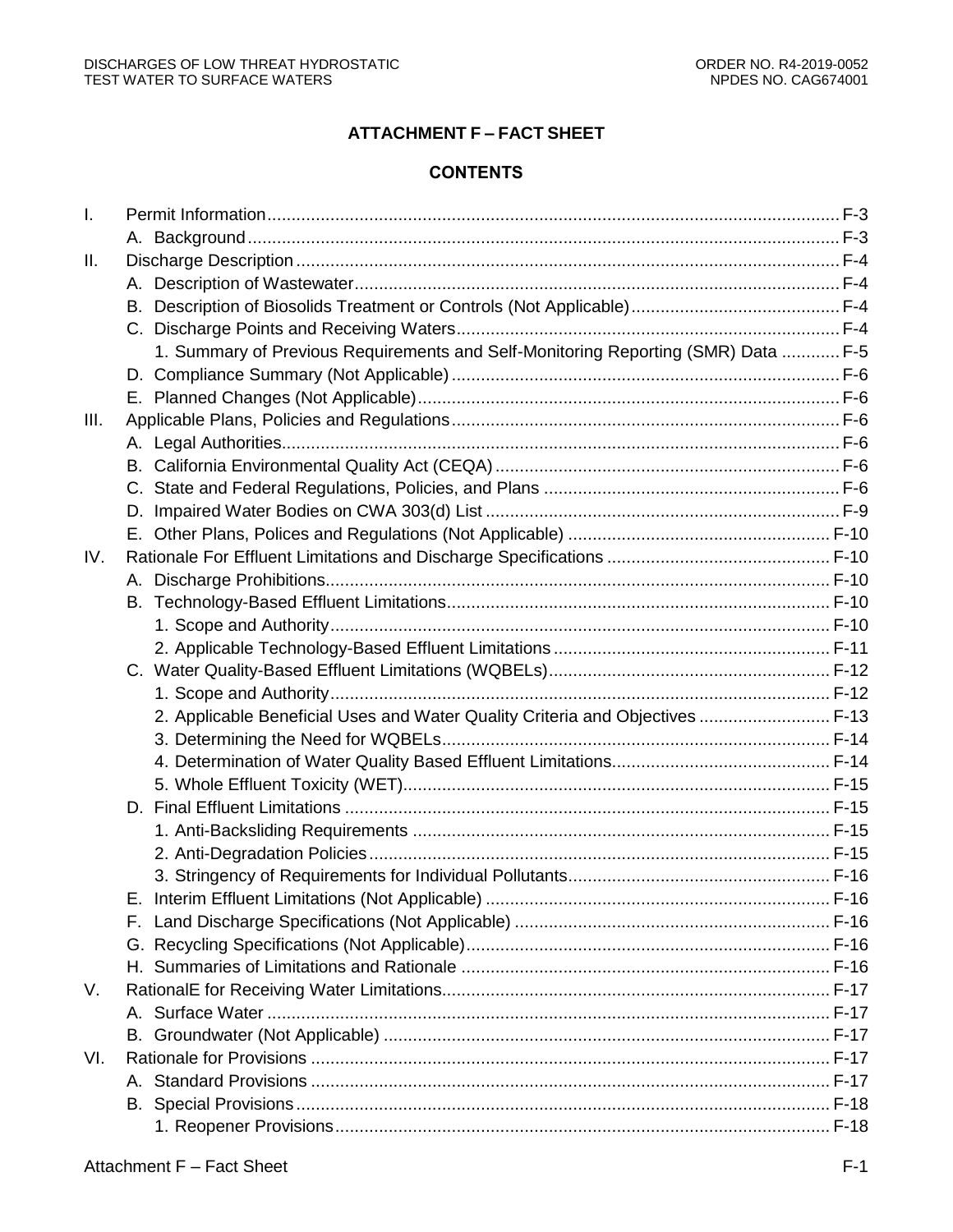|      | 2. Special Studies and Additional Monitoring Requirements (Not Applicable)  F-18   |  |
|------|------------------------------------------------------------------------------------|--|
|      |                                                                                    |  |
|      | 4. Construction, Operation, and Maintenance Specifications (Not Applicable)  F-18  |  |
|      | 5. Special Provisions for Municipal Facilities (POTWs Only) (Not Applicable)  F-18 |  |
|      |                                                                                    |  |
|      |                                                                                    |  |
| VII. |                                                                                    |  |
|      |                                                                                    |  |
|      |                                                                                    |  |
|      |                                                                                    |  |
|      |                                                                                    |  |
|      |                                                                                    |  |
|      |                                                                                    |  |
|      |                                                                                    |  |
|      |                                                                                    |  |
|      |                                                                                    |  |
|      |                                                                                    |  |
|      | Е.                                                                                 |  |
|      | F.                                                                                 |  |
|      |                                                                                    |  |

# **LIST OF TABLES**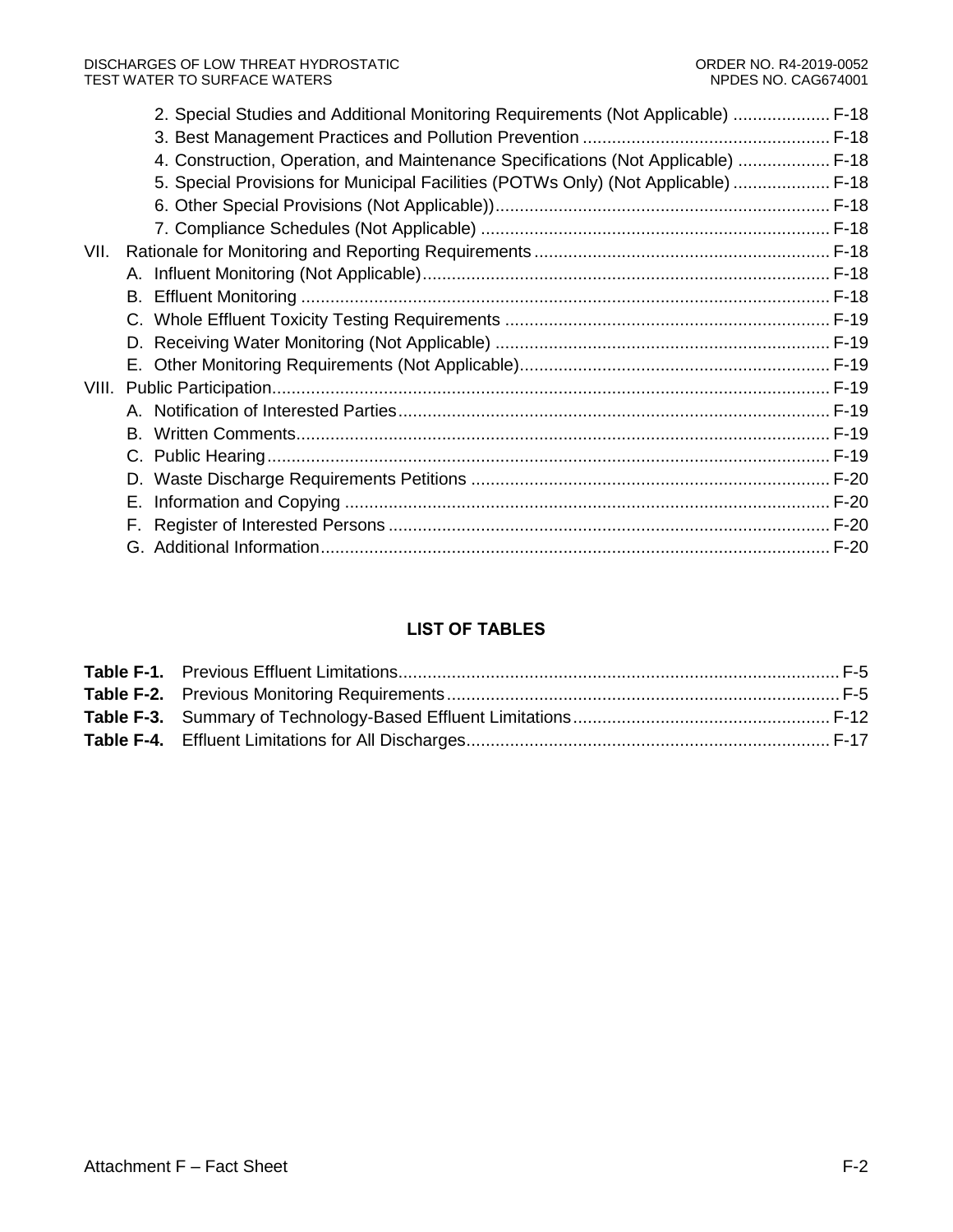# **ATTACHMENT F - FACT SHEET**

This Fact Sheet includes the legal requirements and technical rationale that serve as the basis for the requirements of this Order.

### <span id="page-2-0"></span>**I. PERMIT INFORMATION**

#### <span id="page-2-1"></span>**A. Background**

The State Water Resources Control Board (State Water Board) has been authorized by the USEPA, pursuant to Section 402 of the CWA, to administer the NPDES program in California since 1973. The procedures for the State Water Board and the California Regional Water Quality Control Board, Los Angeles Region (Regional Water Board) to issue NPDES permits pursuant to NPDES regulations at 40 Code of Federal Regulations (CFR) Sections 122 and 123<sup>1</sup>, were established through the NPDES Memorandum of Agreement between the USEPA and the State Water Board on September 22, 1989.

Section 122.28(a)(2)(ii) provides for issuance of General NPDES Permits to regulate a category of point sources, other than storm water point sources, if the sources within the category: (a) involve the same or substantially similar types of operations; (b) discharge the same types of waste; (c) require the same effluent limitations or operating conditions; (d) require the same or similar monitoring; and (e) in the opinion of the permitting authority, are more appropriately controlled under a General NPDES Permit rather than Individual NPDES Permits. General NPDES Permits enable the Regional Water Board to expedite the processing of requirements, simplify the application process for Dischargers, better utilize limited staff resources, and avoid the expense and time involved in repetitive public noticing, hearings, and permit adoptions.

On June 4, 2009, this Regional Water Board adopted the *General National Pollutant Discharge Elimination System Permit and Waste Discharge Requirements for Discharges of Low Threat Hydrostatic Testing Water to Surface Waters in Coastal Watersheds of Los Angeles and Ventura Counties* (NPDES No. CAG674001, Order No. R4-2009-0068). The General NPDES Permit covered discharges of wastewater resulting from the hydrostatic testing or structural integrity testing of pipelines, tanks, or any storage vessels using potable water. Currently, 22 Dischargers are enrolled under this General NPDES Permit. Order No. R4-2009-0068 expired on June 4, 2014 but was administratively extended. This Order renews the requirements of Order No. R4- 2009-0068.

In accordance with Title 40 CFR, the Regional Water Board must meet general program requirements prior to the re-issuance and adoption of a General NPDES Permit. General program requirements include preparing a draft General NPDES Permit, public noticing, allowing a public comment period, and conducting a public hearing. To meet these requirements, the Regional Water Board prepared a draft General NPDES Permit. The draft General NPDES Permit was sent to interested parties on March 19, 2019 for comments. A public hearing to receive testimony from interested parties was scheduled for May 9, 2019. The Notice of Public Hearing was sent to the interested party list at the same time the draft General NPDES Permit was sent. A public hearing notice was also posted in major newspapers in the counties of Los Angeles and Ventura.

 $\overline{a}$ 

<sup>1</sup> All further statutory references are to title 40 of the Code of Federal Regulations unless otherwise indicated.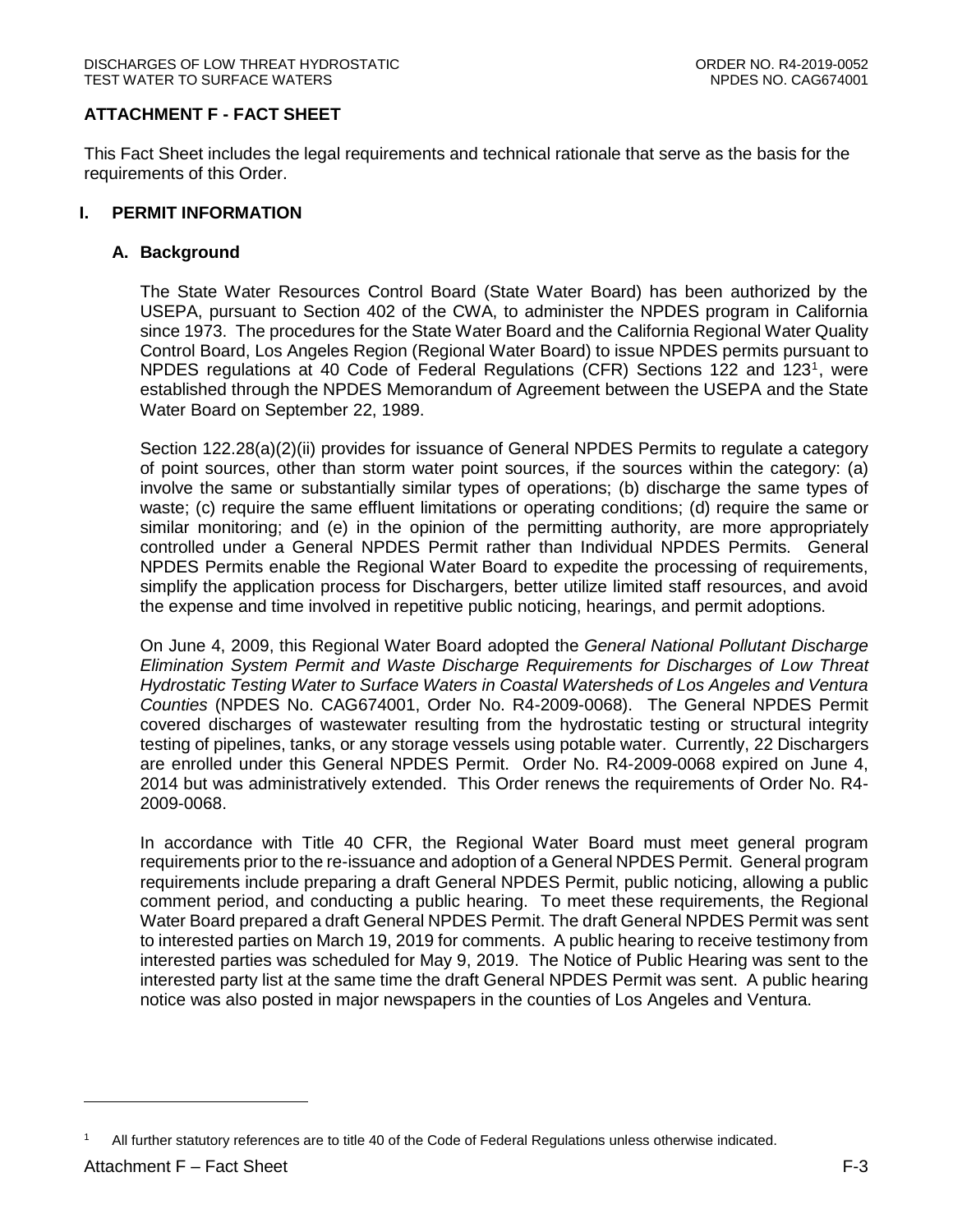#### <span id="page-3-0"></span>**II. DISCHARGE DESCRIPTION**

#### <span id="page-3-1"></span>**A. Description of Wastewater**

Hydrostatic testing typically consists of filling segments of new or existing hydrostatic testing vessels (hereafter, "Testing Vessels") such as pipelines and tanks with water, pressurizing the vessels, and checking for leaks to confirm the integrity of the vessels. Once the hydrostatic test is completed, the water is emptied from the Testing Vessels. Hydrostatic test water is discharged to surface waters at various locations throughout this Region. The rate and volume of hydrostatic test water released at project sites varies from hundreds of gallons of water per day to millions of gallons of water per day, depending on the capacity of the vessel being tested. The release of hydrostatic test water mostly results in one-time or intermittent discharges to surface water and/or land. Additionally, the discharge duration is usually short term. Even so, discharges of hydrostatic test water can cause, or threaten to cause, impairment of beneficial uses of the receiving water.

This General NPDES Permit covers discharges from hydrostatic testing projects using potable water. To ensure its high quality, potable water in California is regulated by the California Drinking Water Source Assessment and Protection (DWSAP) Program housed within the State Water Board Division of Drinking Water and is required to comply with Primary Maximum Contaminant Levels (MCLs) and Treatment Techniques (TTs) for human health, and Secondary MCLs for aesthetic considerations. DWSAP assures that only the best quality sources of water reasonably available to a water utility should be used for drinking. California Primary MCLs and TTs constitute drinking water standards.

Dischargers of hydrostatic test water enrolling in this General NPDES Permit are required to implement BMPs and treatment, if necessary, to minimize adverse environmental impacts and to prevent detrimental effects on the receiving water. BMPs such as cleaning the inside of the Testing Vessels need to be implemented first prior to filling with testing water, conducting hydrostatic testing, and water releasing/discharge phases. Hydrostatic test water may be beneficially used for dust suppression, compaction, or irrigation water supply. This General NPDES Permit does not cover discharge of the wastewater generated from the BMP process such as vessel cleaning.

Because of the high quality of source water, the need to clean the testing vessels before testing. and the short-term and the short-duration nature of the discharge, the Regional Water Board finds that hydrostatic testing discharges governed by this Order have a low threat to water quality when appropriately managed. If, however, information becomes available that shows reasonable potential for the discharge to exceed water quality objective, the discharge shall be terminated. The discharge shall not be resumed until authorized by the Executive Officer, individual waste discharge requirements (WDRs) are issued, or coverage is provided under another appropriate General NPDES Permit.

# <span id="page-3-2"></span>**B. Description of Biosolids Treatment or Controls (Not Applicable)**

#### <span id="page-3-3"></span>**C. Discharge Points and Receiving Waters**

Under this General NPDES Permit, there may be multiple discharge points. Information regarding the discharge points and applicable receiving waters can be found in the completed NOI and will be included in the enrollment authorization letter, Fact Sheet and Monitoring and Reporting Program (MRP).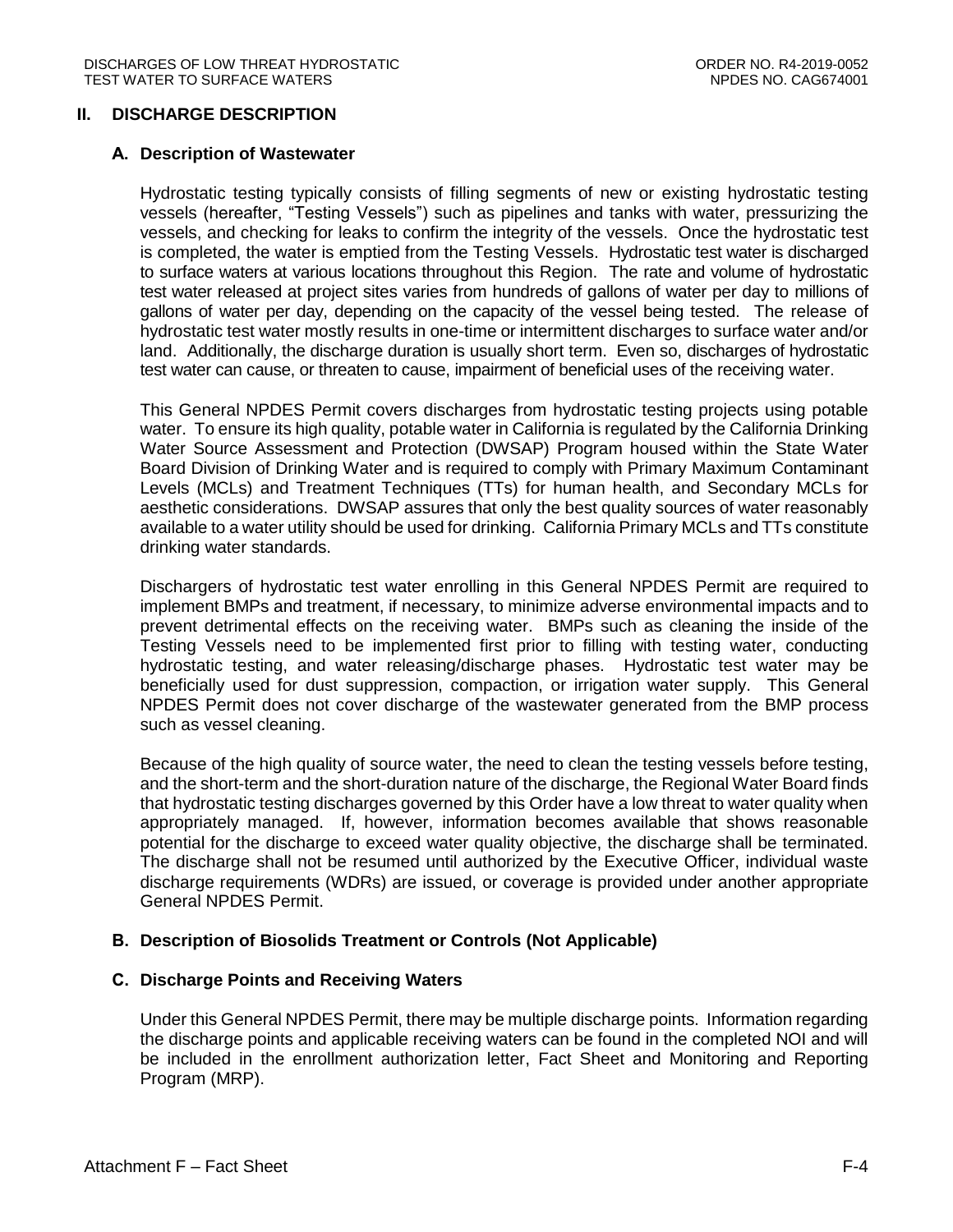#### <span id="page-4-0"></span>**1. Summary of Previous Requirements and Self-Monitoring Reporting (SMR) Data**

- **a.** Previous Effluent Limitations
	- 1) Effluent limitations/Discharge Specifications contained in Order No. R4-2009-0068 were as follows:

<span id="page-4-1"></span>

| <b>Constituents</b>            | <b>Units</b> | <b>Effluent Limitations</b> |                        |  |
|--------------------------------|--------------|-----------------------------|------------------------|--|
|                                |              | <b>Daily Maximum</b>        | <b>Monthly Average</b> |  |
| <b>Total Suspended Solids</b>  | mg/L         | 150                         | 50                     |  |
| Turbidity                      | <b>NTU</b>   | 150                         | 50                     |  |
| BOD <sub>5</sub> 20°C          | mg/L         | 30                          | 20                     |  |
| pH                             | pH units     | 6.5 to 8.5                  |                        |  |
| Oil and Grease                 | mg/L         | 15                          | 10                     |  |
| Settleable Solids              | m/L          | 0.3                         | 0.1                    |  |
| <b>Total Residual Chlorine</b> | mg/L         | 0.1                         |                        |  |

**Table F-1.** Previous Effluent Limitations

#### **b.** Previous Monitoring Requirements

Order No. R4-2009-0068 required effluent monitoring in accordance with the following schedule.

| Pollutant <sup>1</sup>        | <b>Unit</b> | <b>Sample</b><br><b>Type</b> | <b>Minimum Frequency of</b><br><b>Analysis</b> |  |
|-------------------------------|-------------|------------------------------|------------------------------------------------|--|
| <b>Flow</b>                   | gal/day     | totalizer                    | Continuously <sup>2</sup>                      |  |
| pH                            | pH units    | grab                         | once per discharge event <sup>3</sup>          |  |
| Temperature                   | °F          | grab                         | once per discharge event <sup>3</sup>          |  |
| <b>Total Suspended Solids</b> | mg/L        | grab                         | once per discharge event <sup>3</sup>          |  |
| Turbidity                     | <b>NTU</b>  | grab                         | once per discharge event <sup>3</sup>          |  |
| BOD <sub>5</sub> 20°C         | mg/L        | grab                         | once per discharge event <sup>3</sup>          |  |
| Settleable Solids             | m/L         | grab                         | once per discharge event <sup>3</sup>          |  |
| <b>Residual Chlorine</b>      | mg/L        | grab                         | once per discharge event <sup>3</sup>          |  |
| <b>Acute Toxicity</b>         | % survival  | grab                         | annually                                       |  |

<span id="page-4-2"></span>**Table F-2.** Previous Monitoring Requirements

Notes:

- 1. Pollutants shall be analyzed using the analytical methods described in 40 CFR Part 136; for priority pollutants the methods must meet the minimum levels (MLs) specified in Appendix A. Where no 40 CFR Part 136 analytical methods are specified for a given pollutant, then the pollutant shall be analyzed by methods approved by this Regional Water Board or the State Water Board.
- 2. The daily total discharge volume for each day of discharge shall be recorded and it shall be reported along with the calculated monthly total discharge volume in the quarterly and annual reports, as appropriate.
- 3. If the discharge event for a project is continuous or intermittent for more than 30 days, the minimum frequency of analysis shall be monthly.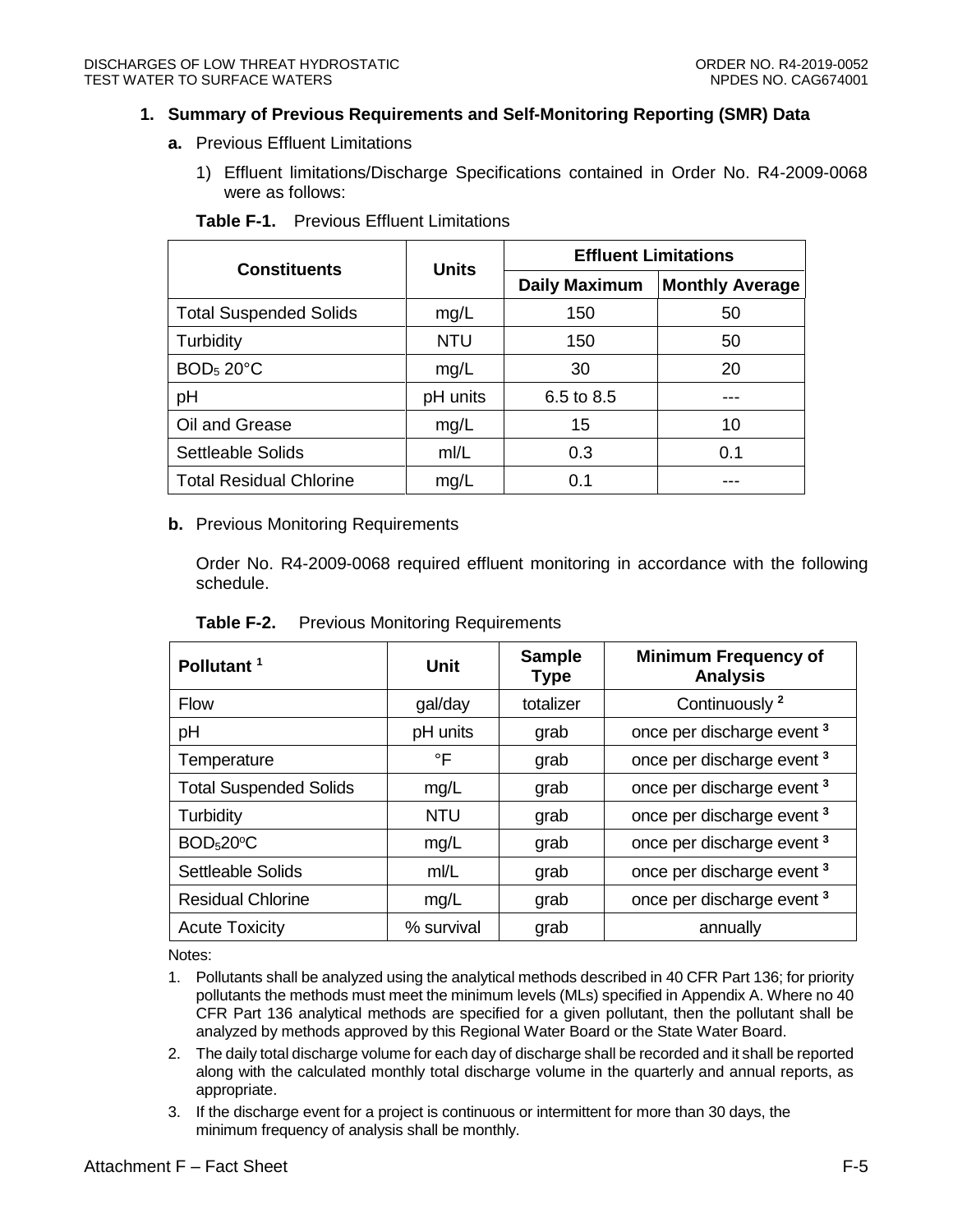# <span id="page-5-0"></span>**D. Compliance Summary (Not Applicable)**

### <span id="page-5-1"></span>**E. Planned Changes (Not Applicable)**

# <span id="page-5-2"></span>**III. APPLICABLE PLANS, POLICIES AND REGULATIONS**

The requirements contained in the Order are based on the requirements and authorities described in this section.

#### <span id="page-5-3"></span>**A. Legal Authorities**

This Order is issued pursuant to section 402 of the CWA and implementing regulations adopted by the USEPA and Chapter 5.5, Division 7 of the California Water Code (CWC) (commencing with section 13370). It shall serve as a NPDES permit for point source discharges of wastewaters generated from hydrostatic testing to surface waters under the jurisdiction of the Regional Water Board. This Order also serves as WDRs pursuant to Article 4, Chapter 4 of the CWC (commencing with section 13260).

States may request authority to issue General NPDES Permits pursuant to 40 CFR section 122.28. The State Water Board has been authorized by the USEPA to administer the NPDES program in California since 1973. The procedures for the State Water Board and the Regional Water Board to issue NPDES permits pursuant to 40 CFR Parts 122 and 123 were established through the NPDES Memorandum of Agreement between the USEPA and the State Water Board on September 22, 1989.

# <span id="page-5-4"></span>**B. California Environmental Quality Act (CEQA)**

The adoption of this permit by the Regional Water Board is exempt from CEQA for several reasons. First, Water Code section 13389 exempts the adoption of an NPDES permit from CEQA. See also *County of Los Angeles v. State Water Resources Control Board (SWRCB)* (2006) 143 Cal.App.4th 985, 1007; *City of Burbank v. SWRCB (2003) 4 Cal. Rptr. 3d 27 (unpublished)*.

Second, the issuance of this permit involves the renewal of authorized hydrostatic testing water discharges under existing General NPDES Permits. The hydrostatic testing water discharges under this permit are mostly intermittent, short duration discharges. Hydrostatic testing water discharges, as qualified under this permit, have been determined to pose a low threat to water quality. Therefore, this permit is exempt from CEQA in accordance with California Code of Regulations, Title 14, Section 15061(b)(3), because the permitted activities will not have a significant effect on the environment.

# <span id="page-5-5"></span>**C. State and Federal Regulations, Policies, and Plans**

1. **Water Quality Control Plans.** The Regional Water Board's *Water Quality Control Plan, Los Angeles Region: Basin Plan for the Coastal Watersheds of Los Angeles and Ventura Counties*  (Basin Plan) designates beneficial uses, establishes water quality objectives, and contains implementation programs and policies to achieve those objectives for all waters addressed through the plan. The Basin Plan states that the beneficial uses of any specifically identified water body generally apply to its tributary streams. In addition, the Basin Plan implements state policies, including State Water Resources Control Board (State Water Board) Resolution No. 88-63, which established state policy that all waters, with certain exceptions, should be considered suitable or potentially suitable for municipal or domestic supply.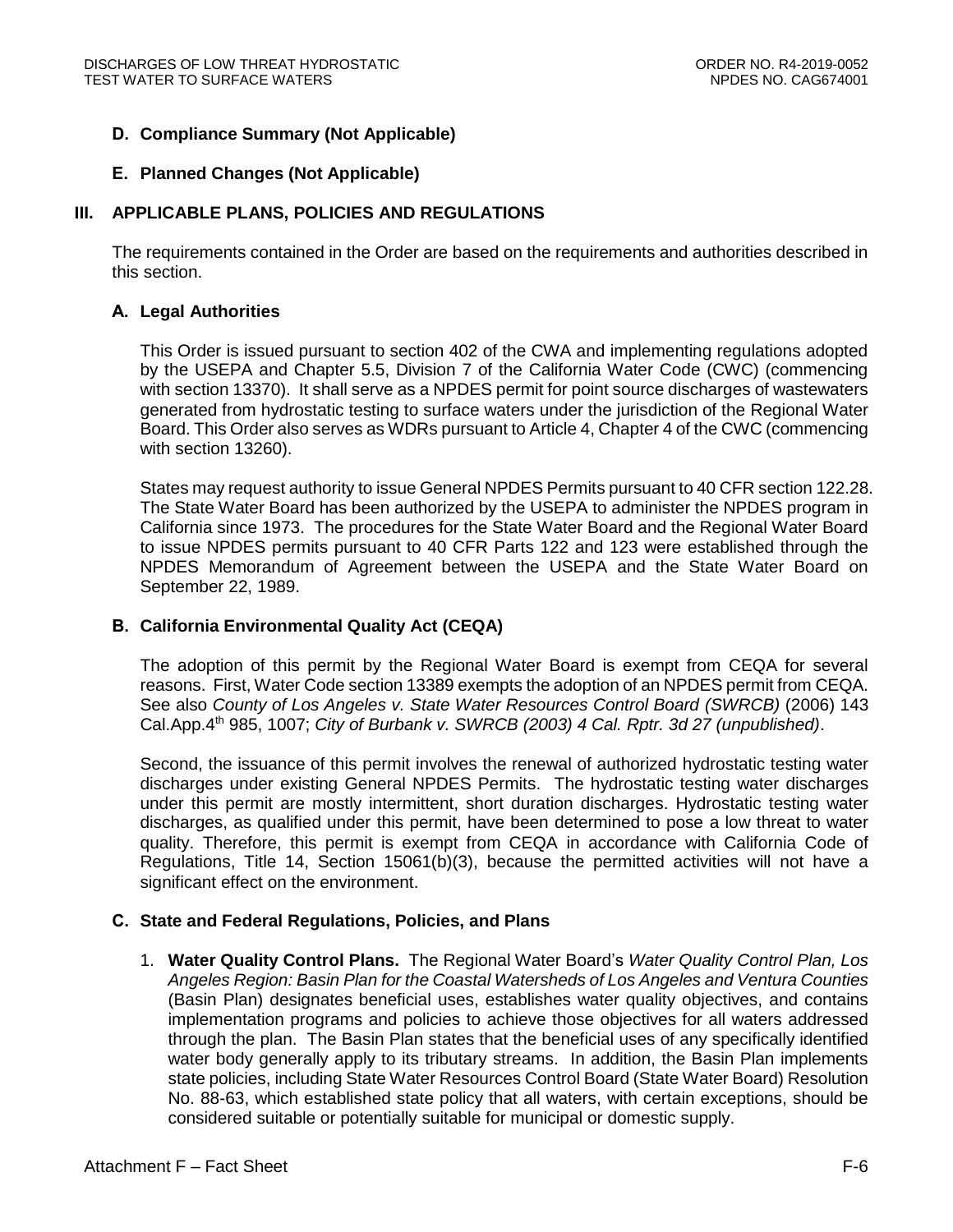- 2. **Receiving Water Beneficial Uses.** The Basin Plan lists the designated beneficial uses of specific water bodies (receiving waters) in the Los Angeles Region. Typical beneficial uses of receiving waters to which Dischargers covered by this Order discharge include the following:
	- **a.** Inland surface waters above an estuary municipal and domestic supply, industrial service and process supply, agricultural supply, groundwater recharge, freshwater replenishment, aquaculture, warm and cold freshwater habitats, inland saline water and wildlife habitats, water contact and noncontact recreation, fish migration, and fish spawning.
	- **b.** Inland surface waters within and below an estuary industrial service supply, marine and wetland habitats, estuarine and wildlife habitats, water contact and noncontact recreation, commercial and sport fishing, aquaculture, migration of aquatic organisms, fish migration, fish spawning, preservation of rare and endangered species, preservation of biological habitats, and shellfish harvesting.
	- **c.** Coastal Zones (both nearshore and offshore) industrial service supply, navigation, water contact and noncontact recreation, commercial and sport fishing, marine habitat, wildlife habitat, fish migration and spawning, shellfish harvesting, and rare, threatened, or endangered species habitat.
- 3. **California Thermal Plan.** The State Water Board adopted the *Water Quality Control Plan for Control of Temperature in the Costal and Interstate Water and Enclosed Bays and Estuaries of California* (Thermal Plan) on January 7, 1971, and amended this plan on September 18, 1975. This plan contains temperature objectives for estuaries, enclosed bays and coastal waters.
- 4. **Sediment Quality**. The State Water Board adopted the *Water Quality Control Plan for Enclosed Bays and Estuaries – Part 1, Sediment Quality* on September 16, 2008, and it became effective on August 25, 2009. This plan supersedes other narrative sediment quality objectives and establishes new sediment quality objectives and related implementation provisions for specifically defined sediments in most bays and estuaries. Requirements of this Order implement sediment quality objectives of this Plan.
- 5. **National Toxics Rule (NTR) and California Toxics Rule (CTR).** USEPA promulgated the NTR on December 22, 1992, and later revised it on May 4, 1995 and November 9, 1999. About forty water quality criteria in the NTR applied in California. On May 18, 2000, USEPA promulgated the CTR (40 CFR section 131.38). The CTR promulgated new toxics criteria for California and, in addition, incorporated the previously adopted NTR criteria that were applicable in the state. The CTR was revised on February 13, 2001. These rules contain water quality criteria for priority pollutants.
- 6. **State Implementation Policy**. On March 2, 2000, the State Water Board adopted the *Policy for Implementation of Toxics Standards for Inland Surface Waters, Enclosed Bays, and Estuaries of California* (State Implementation Policy or SIP). The SIP became effective on April 28, 2000 with respect to the priority pollutant criteria promulgated for California by the USEPA through the NTR and to the priority pollutant objectives established by the Regional Water Board in the Basin Plan. The SIP became effective on May 18, 2000 with respect to the priority pollutant criteria promulgated by the USEPA through the CTR. The State Water Board adopted amendments to the SIP on February 24, 2005 that became effective on July 13, 2005. The SIP establishes implementation provisions for priority pollutant criteria and objectives and provisions for chronic toxicity control.
- 7. **Antidegradation Policy**. 40 CFR section 131.12 requires that the state water quality standards include an antidegradation policy consistent with the federal policy. The State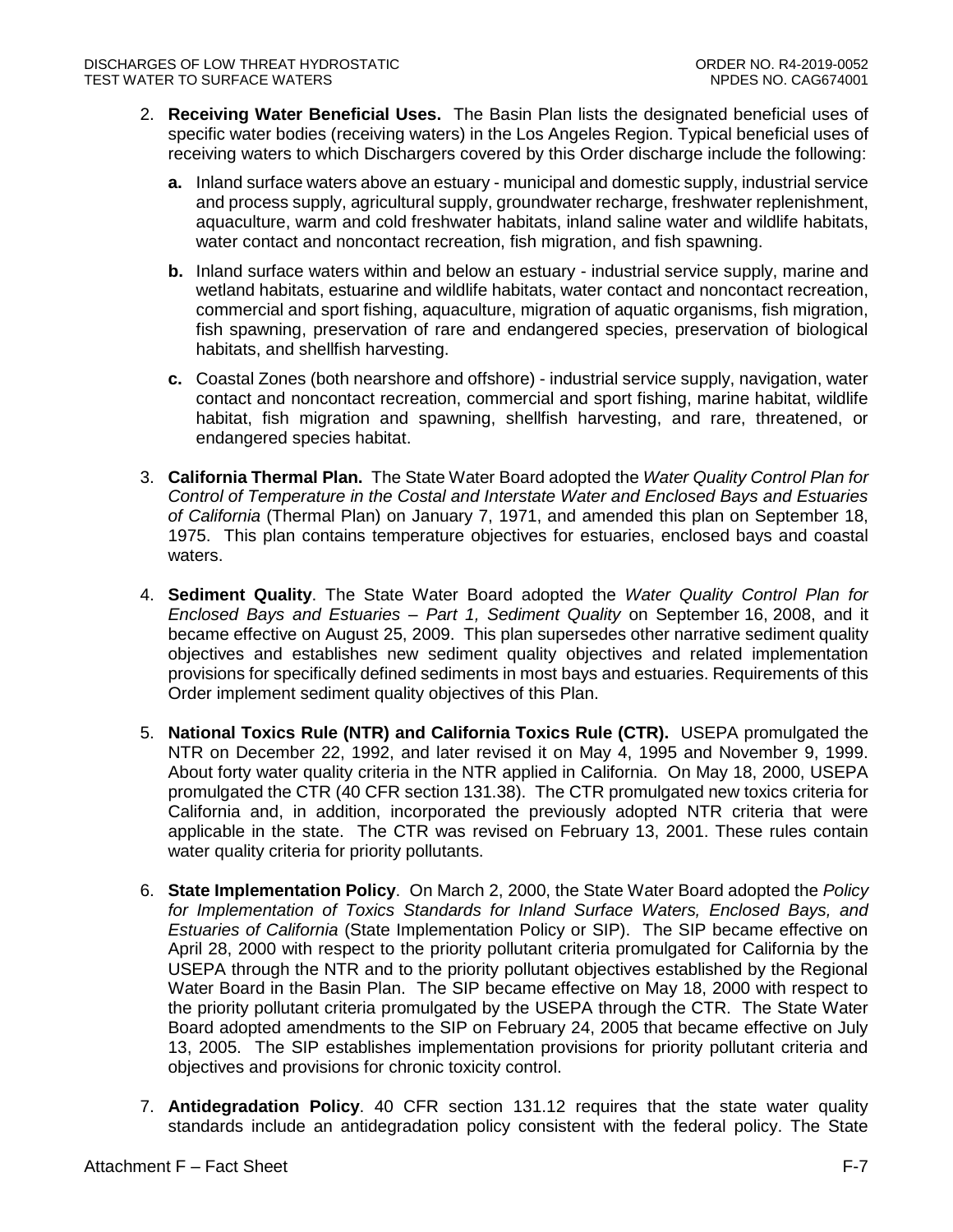Water Board established California's antidegradation policy in State Water Board Resolution No. 68-16. Resolution No. 68-16 incorporates the federal antidegradation policy where the federal policy applies under federal law. Resolution No. 68-16 requires that existing quality of waters be maintained unless degradation is justified based on specific findings. The Regional Water Board's Basin Plan implements, and incorporates by reference, both the state and federal antidegradation policies. As discussed in more detail later in this Fact Sheet, the permitted discharge is consistent with the antidegradation provision of 40 CFR section 131.12 and State Water Board Resolution No. 68-16.

- 8. **Anti-Backsliding Requirements.** Sections 402(o) and 303(d)(4) of the CWA and section 122.44(l) prohibit backsliding in NPDES permits. These anti-backsliding provisions require effluent limitations in a reissued permit to be as stringent as those in the previous permit, with some exceptions where limitations may be relaxed. For example, Section 303(d)(4) of the CWA allows for backsliding if the less stringent limitations are based on a Total Maximum Daily Load (TMDL) with the cumulative effect being that the limitations assure attainment of water quality standards in the receiving water for those specific parameters. Also, under 40 CFR section  $122.44(1)(2)(i)(B)(2)$  less stringent limitations are allowable when correcting technical mistakes or mistaken interpretations of law. As explained herein, all effluent limitations in the tentative Order are at least as stringent as the effluent limitations in Order No. R4-2009-0068.
- 9. **Water Quality-Based Effluent Limitations.** Section 301(b) of the CWA and 40 CFR 122.44(d) require that permits include limitations more stringent than applicable federal technology-based requirements where necessary to achieve applicable water quality standards in the receiving water. Section 122.44(d)(1)(i) mandates that permits include effluent limitations for all pollutants that are or may be discharged at levels that have the reasonable potential to cause or contribute to an exceedance of a water quality standard in the receiving water, including numeric and narrative objectives or criteria within a standard. Where reasonable potential has been established for a pollutant, but there is no numeric objective or criterion for the pollutant, water quality-based effluent limitations (WQBELs) must be established using: (1) USEPA criteria guidance under CWA section 304(a), supplemented where necessary by other relevant information; (2) an indicator parameter for the pollutant of concern; or (3) a calculated numeric water quality criterion, such as a proposed state criterion or policy interpreting the state's narrative criterion, supplemented with other relevant information, as provided in section  $122.44(d)(1)(vi)$ . WQBELs must also be consistent with the assumptions and requirements of TMDL waste load allocations (WLAs) approved by USEPA.
- 10. **Watershed Management Approach and Total Maximum Daily Loads**. The Regional Water Board implements a Watershed Management Approach to address water quality issues in the region. Watershed management may include diverse issues as defined by stakeholders to identify comprehensive solutions to protect, maintain, enhance, and restore water quality and beneficial uses. To achieve this goal, the Regional Water Board integrates its many diverse programs, particularly NPDES permitting with TMDLs, to better assess and control cumulative impacts of pollutants from all point and nonpoint sources. A TMDL is a tool for implementing water quality standards and is based on the relationship between pollutant sources and in-stream water quality conditions. A TMDL establishes the allowable pollutant loadings or other quantifiable parameters for a waterbody and thereby provides the basis to establish water quality-based controls. The linkage analysis included in the TMDL provides the demonstration that these controls will provide the pollutant reduction necessary for a waterbody to meet water quality standards. This process facilitates the development of watershed-specific solutions that balance the environmental and economic impacts within the watershed. TMDLs assign WLAs and load allocations (LAs) for point and non-point sources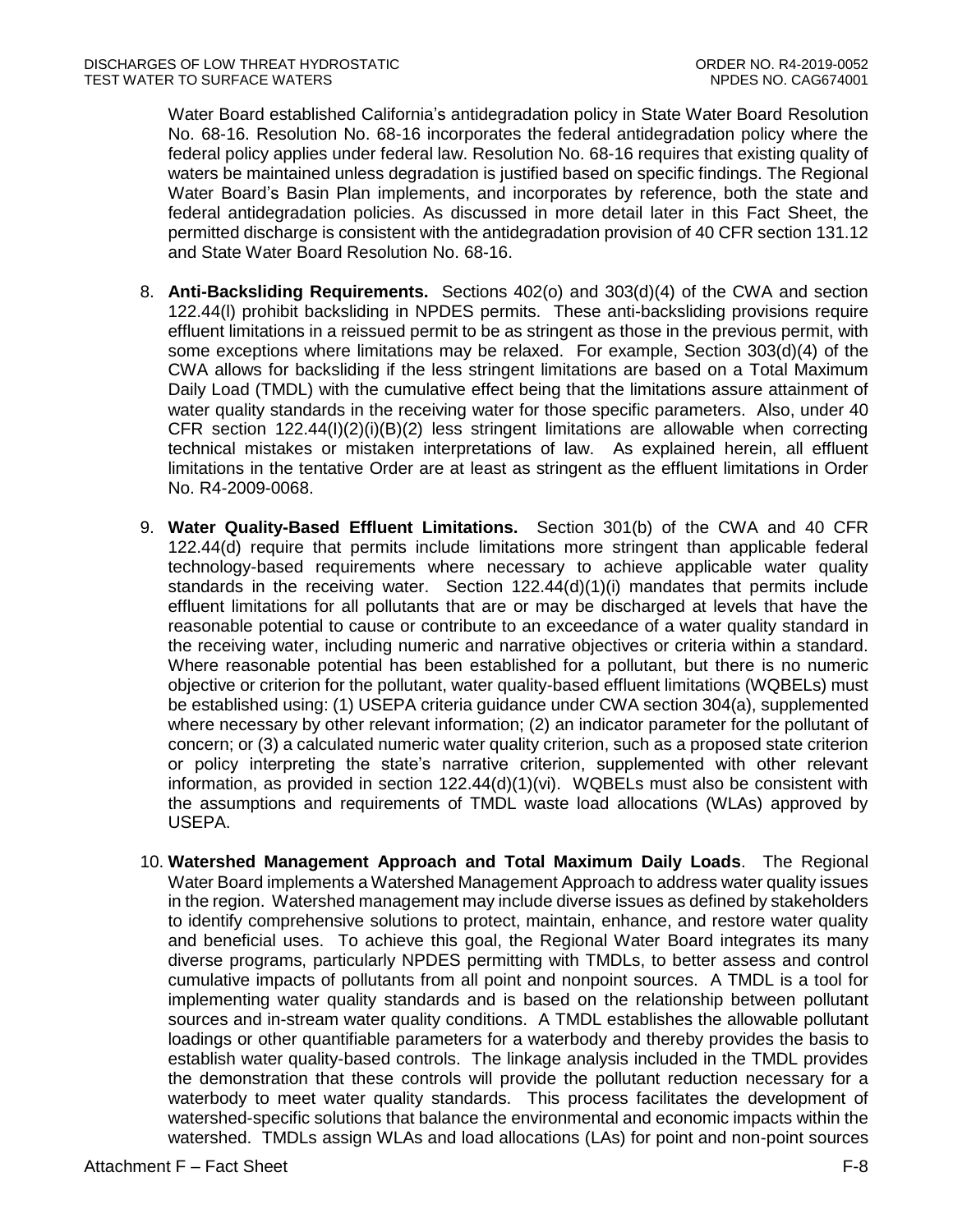that when implemented through permits and other mechanisms, as appropriate, will result in achieving water quality standards for the waterbody.

- 11. **Endangered Species Act.** This Order does not authorize any act that results in the taking of a threatened or endangered species or any act that is now prohibited, or becomes prohibited in the future, under either the California Endangered Species Act (Fish and Game Code sections 2050 to 2097) or the Federal Endangered Species Act (16 U.S.C.A. sections 1531 to 1544). This Order requires compliance with effluent limits, receiving water limits, and other requirements to protect the beneficial uses of waters of the state. The Discharger is responsible for meeting all requirements of the applicable Endangered Species Act.
- 12. **Alaska Rule.** On March 30, 2000, USEPA revised its regulation that specifies when new and revised state and tribal water quality standards (WQS) become effective for CWA purposes. (Section 131.21; 65 Fed. Reg. 24641 (April 27, 2000).) Under the revised regulation (also known as the Alaska Rule), new and revised standards submitted to USEPA after May 30, 2000, must be approved by USEPA before being used for CWA purposes. The final rule also provides that standards already in effect and submitted to USEPA by May 30, 2000 may be used for CWA purposes, whether or not approved by USEPA.
- 13. **Clean, Affordable, and Accessible Water.** It is the policy of the State of California that every human being has the right to safe, clean, affordable, and accessible water adequate for human consumption, cooking, and sanitary purposes. (Cal. Wat. Code § 106.3). This Order promotes that policy by requiring discharges to meet maximum contaminant levels developed to protect human health and ensure that water is safe for domestic use.
- 14. **Monitoring and Reporting.** Section 122.48 requires that all NPDES permits specify requirements for recording and reporting monitoring results. Water Code sections 13267 and 13383 authorize the Regional Water Board to require technical and monitoring reports. The MRP establishes monitoring and reporting requirements to implement federal and State requirements. An MRP is tailored to each Discharger's individual situation and is provided with the General NPDES Permit coverage enrollment authorization letter signed by the Executive Officer of the Regional Water Board.
- 15. **Consideration of Public Comment.** In a public meeting held on May 9, 2019, the Regional Water Board heard and considered all comments pertaining to the prospective discharges authorized by this Order. Details of the public hearing are provided in this Fact Sheet.

# <span id="page-8-0"></span>**D. Impaired Water Bodies on CWA 303(d) List**

The State Water Board prepared the California 2014 and 2016 Integrated Report based on a compilation of the Regional Water Boards' Integrated Reports. These Integrated Reports contain both the Clean Water Act (CWA) section 305(b) water quality assessment and section 303(d) list of impaired waters. In developing the Integrated Reports, the Water Boards solicit data, information and comments from the public and other interested persons. On October 3, 2017, the State Water Board approved the CWA Section 303(d) List portion of the State's 2014 and 2016 Integrated Report (State Water Board Resolution No. 2017-0059). On April 6, 2018, the USEPA approved California's 2014 and 2016 list of water quality limited segments requiring a Total Maximum Daily Load (TMDL) under CWA section 303(d) for the Los Angeles Region as well as the rest of California. The CWA section 303(d) list can be found at the following link: [https://www.waterboards.ca.gov/water\\_issues/programs/tmdl/integrated2014\\_2016.shtml](https://www.waterboards.ca.gov/water_issues/programs/tmdl/integrated2014_2016.shtml)

The Regional Water Board has adopted a number of TMDLs for impaired waterbodies in the Los Angeles Region to reduce the discharges of pollutants that are identified on the CWA section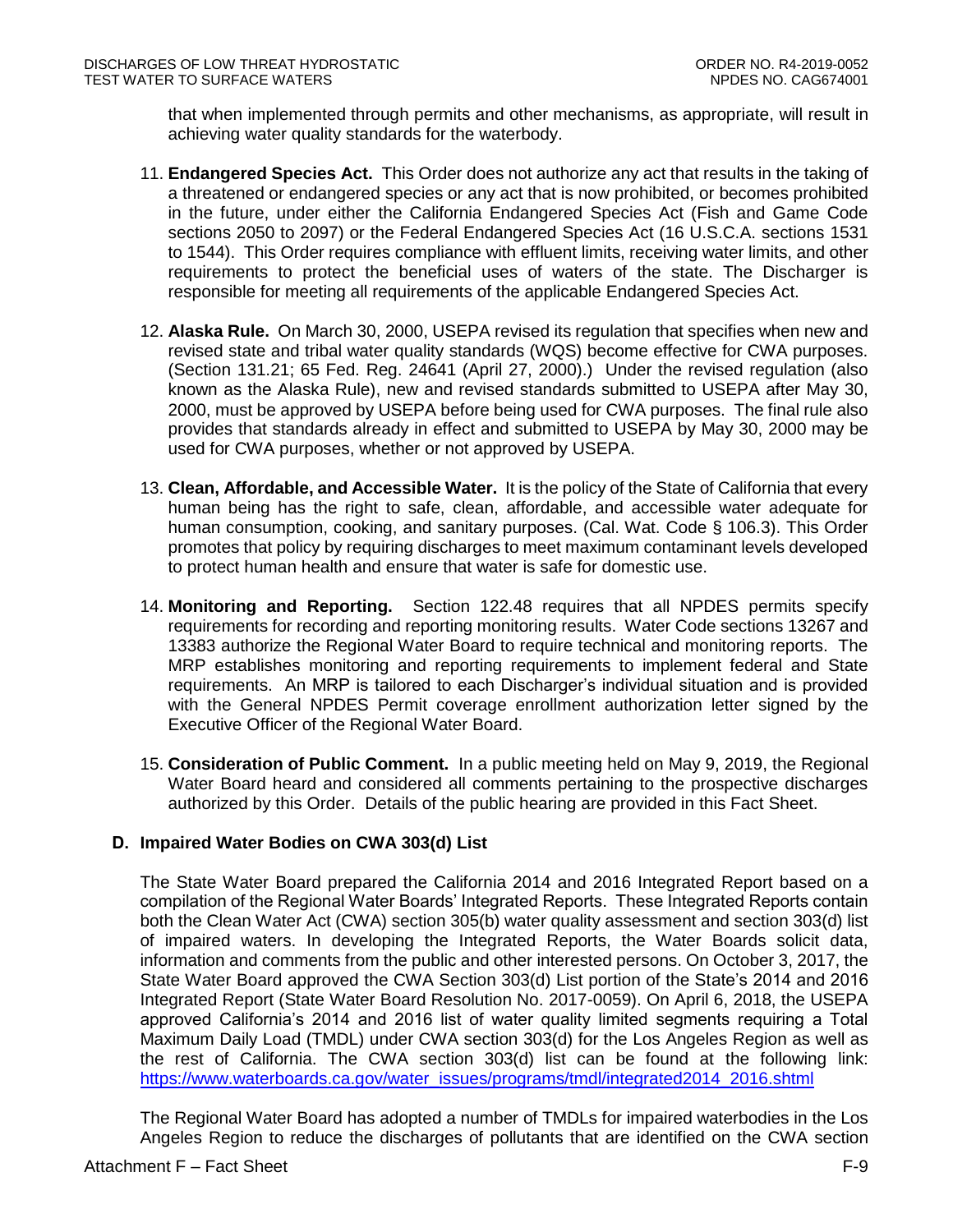303(d) list.

# <span id="page-9-0"></span>**E. Other Plans, Polices and Regulations (Not Applicable)**

### <span id="page-9-1"></span>**IV. RATIONALE FOR EFFLUENT LIMITATIONS AND DISCHARGE SPECIFICATIONS**

The CWA requires point source dischargers to control the amount of conventional, non-conventional, and toxic pollutants that are discharged into the waters of the United States. The control of pollutants discharged is established through effluent limitations and other requirements in NPDES permits. There are two principal bases for effluent limitations in the Code of Federal Regulations. Section 122.44(a) requires that permits include applicable technology-based limitations and standards; and section 122.44(d) requires that permits include water quality-based effluent limitations to attain and maintain applicable numeric and narrative water quality criteria to protect the beneficial uses of the receiving water.

#### <span id="page-9-2"></span>**A. Discharge Prohibitions**

Discharges under this Order are required to be non-toxic and shall comply with the California Toxic Rule, Basin Plan and other statewide water quality control plan requirements. Toxicity is the adverse response of organisms to chemicals or physical agents. This prohibition is based on the Basin Plan, which requires that all waters be maintained free of toxic substances in concentrations that are lethal or produce other detrimental responses in aquatic organisms. Detrimental responses include, but are not limited to, decreased growth rate and decreased reproductive success of resident or indicator species. The Basin Plan also requires waters to be free of toxic substances in concentrations that produce detrimental physiological responses in human, plant, or animal life. This objective applies regardless of whether the toxicity is caused by a single substance or the interactive effect of multiple substances.

#### <span id="page-9-4"></span><span id="page-9-3"></span>**B. Technology-Based Effluent Limitations**

#### **1. Scope and Authority**

Section 301(b) of the CWA and implementing USEPA permit regulations at 40 CFR section 122.44 require that permits include conditions meeting applicable technology-based requirements at a minimum, and any more stringent effluent limitations necessary to meet applicable water quality standards. The discharge authorized by this Order must meet minimum federal technology-based requirements based on Secondary Treatment Standards at 40 CFR part 133, Effluent Limitations Guidelines and Standards for the applicable categories in 40 CFR, and/or Best Professional Judgment (BPJ) in accordance with 40 CFR section 125.3.

The CWA requires that technology-based effluent limitations be established based on several level of controls:

- a. Best practicable treatment control technology (BPT) represents the average of the best existing performance by well-operated facilities within an industrial category or subcategory. BPT standards apply to toxic, conventional, and non-conventional pollutants.
- b. Best available technology economically achievable (BAT) represents the best existing performance of treatment technologies that are economically achievable within an industrial point source category. BAT standards apply to toxic and non-conventional pollutants.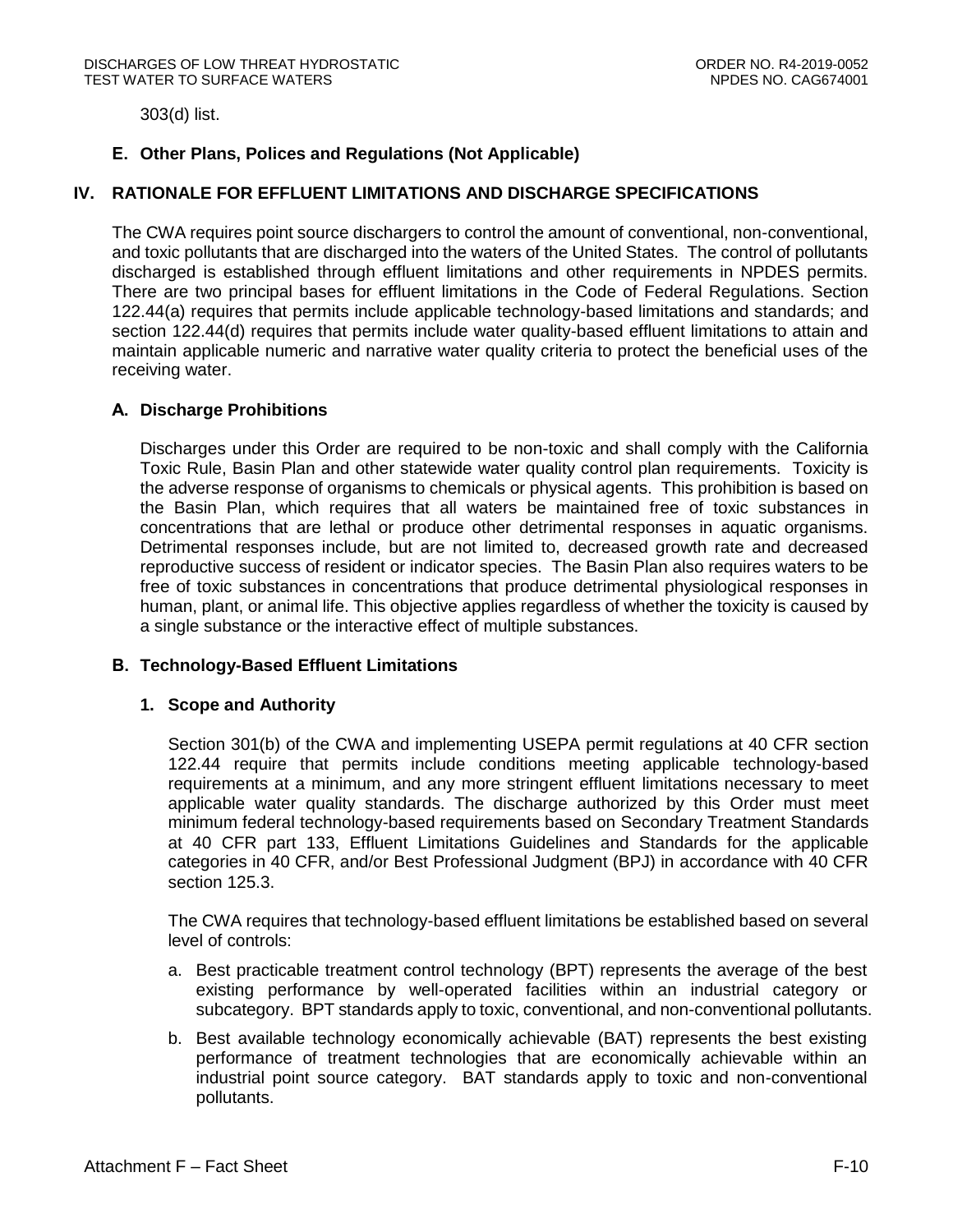- c. Best conventional pollutant control technology (BCT) represents the control from existing industrial point sources of conventional pollutants including biochemical oxygen demand (BOD), total suspended solids (TSS), fecal coliform, pH, and oil and grease. The BCT standard is established after considering a two-part reasonableness test in accordance with the methodology developed by USEPA, as published in a Federal Register notice on July 9, 1986 (51 FR 24974). The first test compares the relationship between the costs of attaining a reduction in effluent discharge and the resulting benefits. The second test examines the cost and level of reduction of pollutants from the discharge from publicly owned treatment works to the cost and level of reduction of such pollutants from a class or category of industrial sources. Effluent limitations must be reasonable under both tests.
- d. New source performance standards (NSPS) represent the best available demonstrated control technology standards. The intent of NSPS guidelines is to set limitations that represent state-of-the-art treatment technology for new sources.
- e. The CWA requires USEPA to develop effluent limitations, guidelines and standards (ELGs) representing application of BPT, BAT, BCT, and NSPS. Section 402(a)(1) of the CWA and 40 CFR section 125.3 authorize the use of best professional judgment (BPJ) to derive technology-based effluent limitations on a case-by-case basis where ELGs are not available for certain industrial categories and/or pollutants of concern. Where BPJ is used, the Regional Water Board must consider specific factors outlined in 40 CFR section 125.3 and CWA section 301(b)(2)(A).

# <span id="page-10-0"></span>**2. Applicable Technology-Based Effluent Limitations**

BOD, Oil and Grease, Turbidity, Settleable Solids, and TPH are identified as pollutants that have potential to exist in discharges regulated under this Order. The same pollutants are regulated in other General NPDES Permits issued by the Regional Water Board.

As a minimum control, technology-based effluent limitations (TBELs) are established for these pollutants as required by Section 301(b) of the CWA. Federal ELGs have not been developed for discharges from hydrostatic testing processes. Therefore, TBELs in this General NPDES Permit are established on a case-by-case basis using BPJ using either one or both of BAT or BCT. Since a Federal ELG is not available for hydrostatic testing processes, NSPS is not applicable to the discharges and not included in BPJ process for TBELs in this Order. BPT, representing the average of the best performance by well-operated facilities within a particular industrial category or subcategory, is also not included in the BPJ analyses because the discharges under the Order are from various industry categories.

Discharges authorized under this General NPDES Permit are a typically of a short duration. Thus, it conforms to the category of "non-continuous discharge" as defined in section 122.2. Section 122.45(e) requires that non-continuous discharges shall be particularly described and limited, and the following factors should be considered, as appropriate, in drafting the permit: discharge frequency, total mass of pollutants, maximum rate of discharge of pollutants, and prohibition or limitation of specified pollutants by mass, concentration, or other appropriate measure. These non-continuous discharges are described in Section II.A above and are limited by the requirements of the Order, including the eligibility and ineligibility provisions in Sections II.A and II.B, the discharge prohibitions in Section IV, the effluent and receiving water limitations in Sections V and VI, and the requirement to conduct annual priority pollutant scans in Section VII.J.1, among other requirements.

The concentrations of the controlled pollutants by the Order are normally at very low levels in potable water, if present. BMPs need to be implemented to prevent introduction of pollutants into the test water during the hydrostatic testing processes. Therefore, the hydrostatic test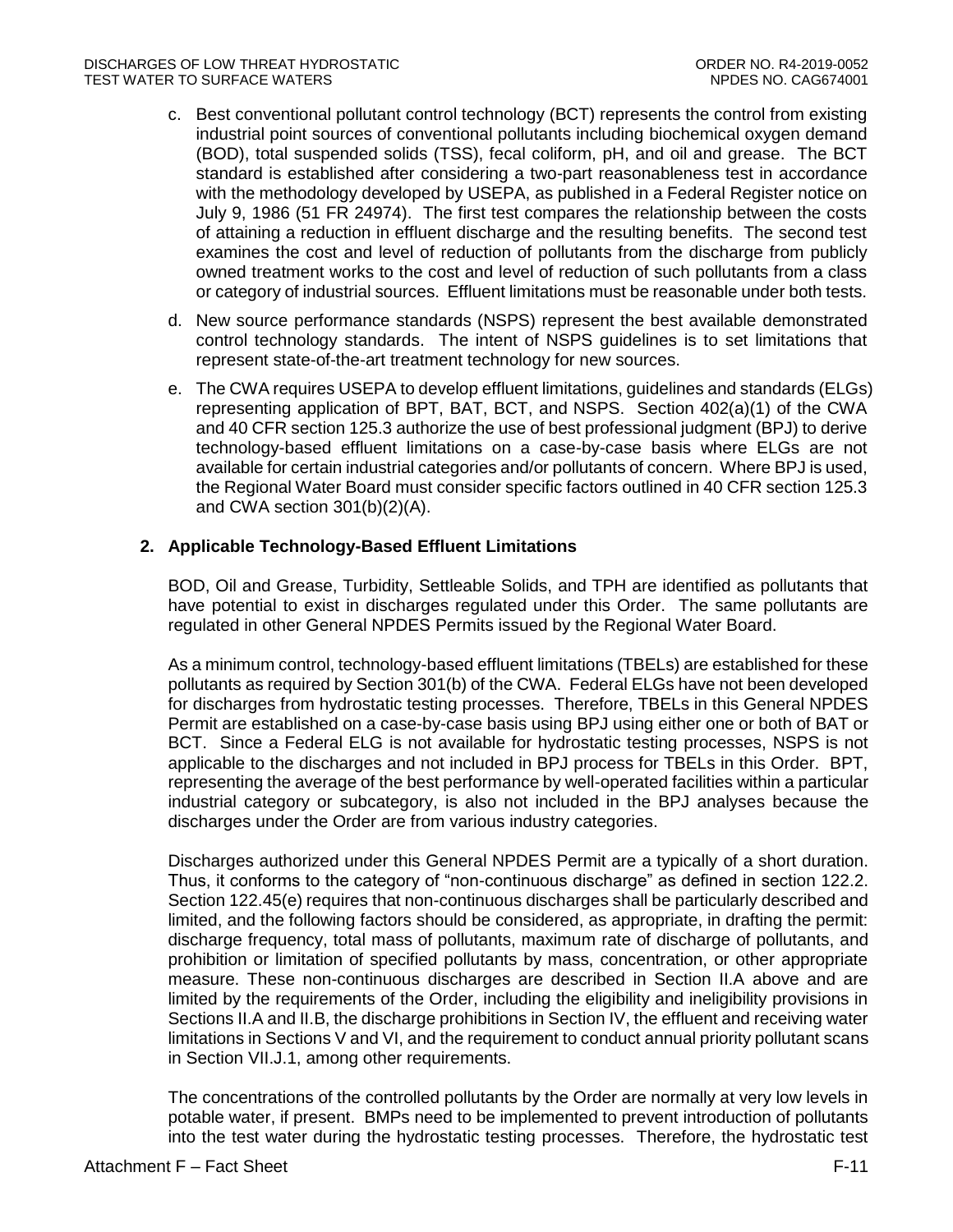water discharges authorized by this Order are considered relatively pollutant-free. If necessary, the discharge shall pass through a treatment system designed and operated to remove the pollutants from the test water

The technology-based requirements in this Order for  $BOD<sub>5</sub>$ , total suspended solids, turbidity and settleable solids are based on case-by-case numeric limitations developed using BPJ in accordance with 40 C.F.R. section 125.3 and are consistent with TBELs included in the previous Order and other orders within the State for similar types of discharges. As demonstrated by the compliance of enrollees to these effluent limitations, these TBELs are achievable and appropriate.

Oil and grease and TPH are also included as TBELs since petroleum hydrocarbons are expected to be found in crude or refined oil tanks and pipelines that were previously in service and are being hydrostatically tested. The effluent limitations for oil and grease and TPH have been consistently included in the General NPDES Permit No. CAG914001 for Discharges of Treated Groundwater from Investigation and/or Cleanup of Volatile Organic Compounds-Contaminated Sites to Surface Waters. The technology available for the removal of TPH compounds are practical, available, and economically achievable and includes gravity separation. The TBELs noted below in Table F-3 are included in this Order to ensure that discharges from the Facility meet the level of treatment attainable by other industrial facilities within the state using existing, cost-effective, technologies.

<span id="page-11-2"></span>

| Parameters*                         | <b>Units</b> | <b>Effluent Limitations</b> |                      |  |
|-------------------------------------|--------------|-----------------------------|----------------------|--|
|                                     |              | <b>Average Monthly</b>      | <b>Maximum Daily</b> |  |
| BOD <sub>5</sub> 20°C               | mg/L         | 20                          | 30                   |  |
| <b>Total Suspended Solids</b>       | mg/L         | 50                          | 75                   |  |
| Oil and Grease                      | mg/L         | 10                          | 15                   |  |
| Turbidity                           | <b>NTU</b>   | 50                          | 75                   |  |
| <b>Settleable Solids</b>            | mI/L         | 0.1                         | 0.3                  |  |
| Total Petroleum Hydrocarbons (TPH)* | $\mu$ g/L    | <b>NA</b>                   | 100                  |  |

**Table F-3.** Summary of Technology-Based Effluent Limitations

\*: Total Petroleum Hydrocarbons (TPH) equals the sum of TPH gasoline  $(C_4 - C_{12})$ , TPH diesel  $(C_{13} - C_{22})$ , and TPH oil  $(C_{23+})$ .

# <span id="page-11-1"></span><span id="page-11-0"></span>**C. Water Quality-Based Effluent Limitations (WQBELs)**

#### **1. Scope and Authority**

Section 301(b) of the CWA and section 122.44(d) require that permits include limitations more stringent than applicable federal technology-based requirements where necessary to achieve applicable water quality standards.

Sections 122.44(d)(1)(i) and (iii) require that permits include effluent limitations for all pollutants that are or may be discharged at levels that have the reasonable potential to cause or contribute to an exceedance of a water quality standard, including numeric and narrative objectives within a standard. Where reasonable potential has been established for a pollutant, but there is no numeric criterion or objective for the pollutant, water quality-based effluent limitations (WQBELs) must be established using: (1) USEPA criteria guidance under CWA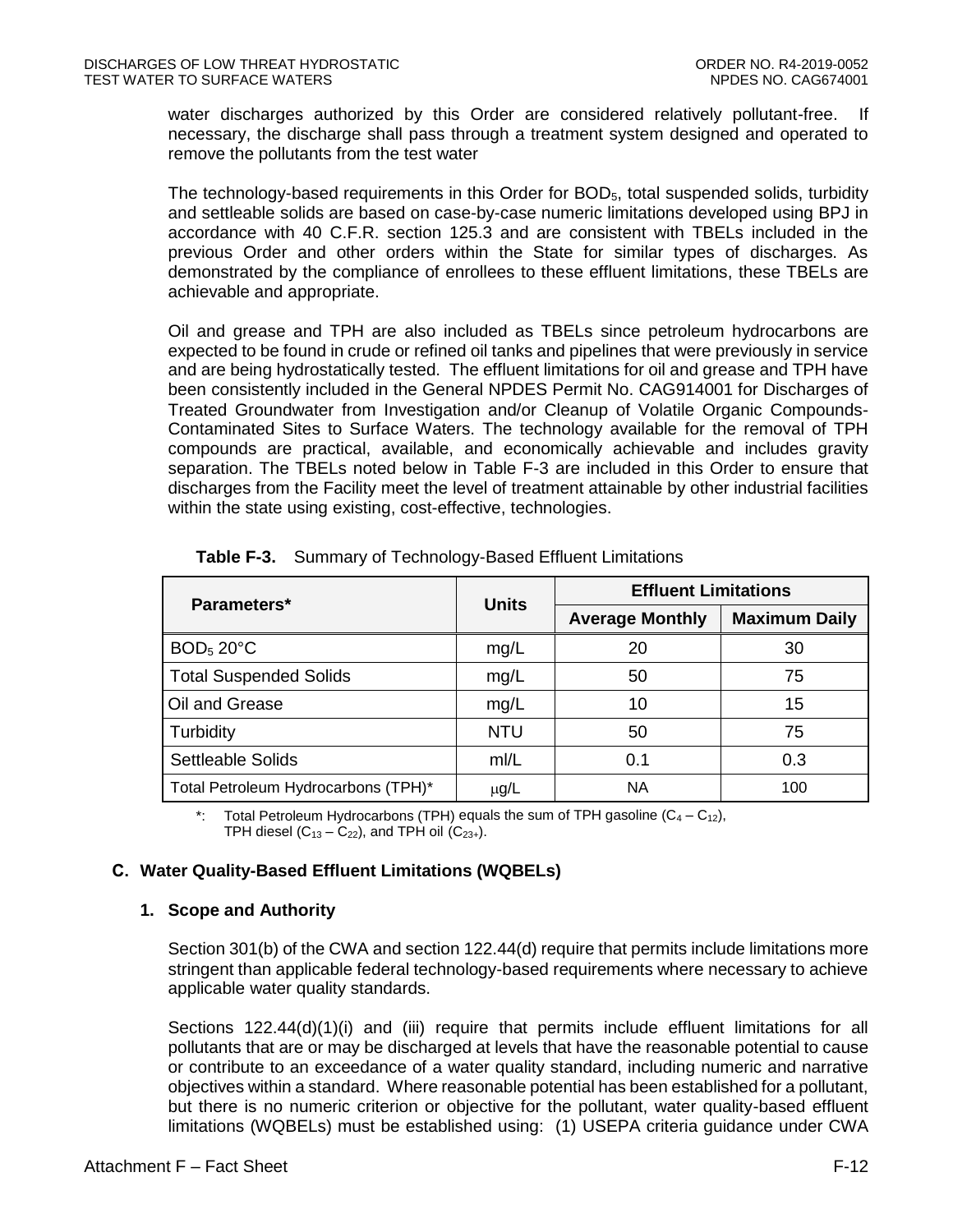section 304(a), supplemented where necessary by other relevant information; (2) an indicator parameter for the pollutant of concern; or (3) a calculated numeric water quality criterion, such as a proposed state criterion or policy interpreting the state's narrative criterion, supplemented with other relevant information, as provided in section 122.44(d)(1)(vi).

The process for determining reasonable potential and calculating WQBELs when necessary is intended to protect the designated uses of the receiving water as specified in the Basin Plan and achieve applicable water quality objectives and criteria that are contained in other state plans and policies, or any applicable water quality criteria contained in the CTR.

# <span id="page-12-0"></span>**2. Applicable Beneficial Uses and Water Quality Criteria and Objectives**

The Basin Plan designates beneficial uses, establishes water quality objectives, and contains implementation programs and policies to achieve those objectives for all waters addressed through the Basin Plan.

The Basin Plan includes both narrative and numeric water quality objectives applicable to the receiving water. Hydrostatic test discharges are intermittent short-duration discharges. To ensure that beneficial uses under all discharge conditions are protected, Dischargers who discharge or propose to discharge hydrostatic testing water are required to demonstrate that the potable water used for hydrostatic testing complies with California Drinking Water Standards, that the vessels on which such testing is conducted are cleaned before testing commences, and if necessary that the discharge is treated to achieve the applicable effluent and receiving water limitations.

The TSS effluent limitations in the Order are in compliance with the narrative water quality objective included in the Basin Plan for Solid, Suspended, or Settleable Materials. That objective states that "[w]aters shall not contain suspended or settleable material in concentrations that cause nuisance or adversely affect beneficial uses." This narrative objective was translated into a numeric effluent limitation in this permit. Since the Basin Plan does not contain a numeric objective for TSS, Regional Board staff looked to USEPA's National Recommended Water Quality Criteria (2009), which included data recorded in USEPA's 1976 Red Book (Quality Criteria for Water, EPA 440-9-76-023) as guidance to derive the numeric TSS MDEL. This USEPA guidance contains criteria for solids (suspended and settleable) and turbidity. According to USEPA's assessment of solids (suspended, settleable) and turbidity in the Red Book, elevated levels of suspended solids increase the turbidity of the water. Turbid water interferes with recreational use and with aesthetic enjoyment of the water body. According to the Red Book, the effects of elevated suspended solids included a study where downstream from the discharge of a rock quarry, where inert suspended solids were increased to 80 mg/L, the density of microinvertebrates decreased by 60 percent. The same study also indicated that, in areas of sediment accumulation, benthic invertebrate populations also decreased by 60 percent, regardless of the suspended solid concentration. Increases in stream suspended solids caused smothering of bottom invertebrates. Suspended sediments limit the passage of sunlight into waters which in turn inhibits the growth of aquatic life. Excessive deposition of sediments can destroy spawning habitat blanket benthic (bottom dwelling) organisms and abrade the gills of larval. This study indicates that suspended solids concentrations of 80 mg/L in the receiving water results in adverse effects to aquatic life. Since the Red Book indicates that TSS at 80 mg/L causes impairments to aquatic life, Regional Board staff determined that the 150 mg/L MDEL limit included in the previous Order was not protective of the aquatic life beneficial use and replaced it with 75 mg/L.

The Regional Water Board is required to ensure that the effluent limitations in this General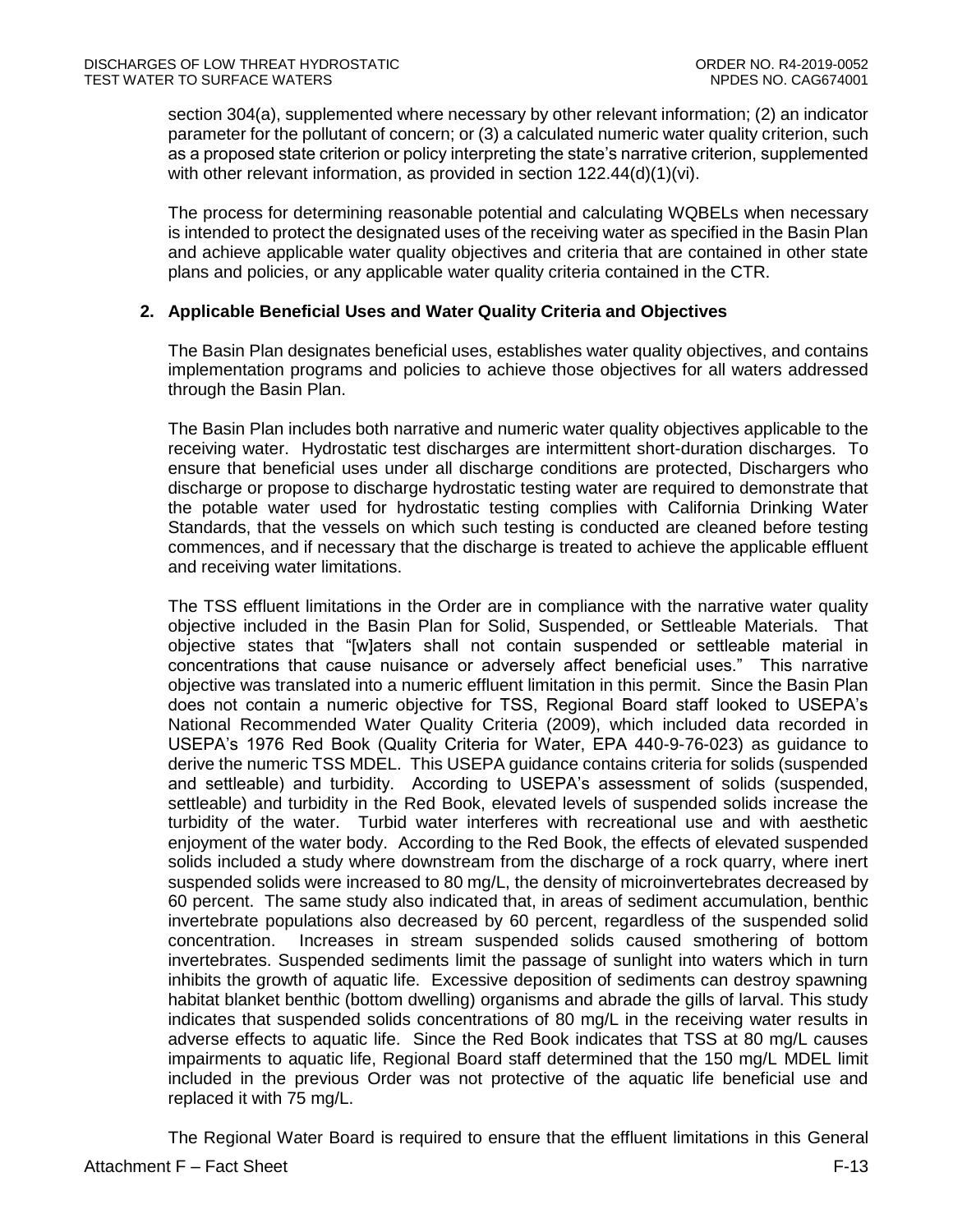NPDES Permit are "consistent with the assumptions and requirements of any available waste load allocation for the discharge." (section  $122.44(d)(1)(vi)(B)$ ). Although TMDLs apply to discharges authorized under this General NPDES Permit, none of the TMDLs or supporting staff reports indicates that discharges from hydrostatic testing authorized under this General NPDES Permit are significant sources of the relevant pollutants.

Based on the data that are currently available and the short-term nature of discharges from hydrostatic testing authorized under this General NPDES Permit, the need to use potable water to conduct hydrostatic test covered under this Order, the Regional Water Board determined that discharges regulated under this General NPDES Permit meet section 122.44(d)(1)(vii)(B) requirements because (1) applicable TMDLs do not identify specific waste load allocations for discharges from hydrostatic testing activities and these discharges do not significantly impact water quality, and (2) more stringent requirements than those included in this General NPDES Permit are not needed to address impairment of surface waters with TMDLs.

If the Executive Officer determines that any existing TMDLs or any newly adopted TMDLs establish waste load allocations (WLAs) that must be implemented through TMDL-specific permit requirements for discharges from hydrostatic testing that are authorized under this General NPDES Permit, the Discharger will be required to maintain enrollment under this General NPDES Permit until the Regional Water Board issues an individual or General NPDES Permit for those discharges to which the WLAs apply. Alternatively, if future TMDLs are adopted that address pollutants that are likely to be in discharges from hydrostatic testing and allocate waste loads specifically to Dischargers regulated under this General NPDES Permit, the Regional Water Board may consider adding TMDL-specific permit requirements to this General NPDES Permit in a subsequent permit amendment per the reopener provisions or during permit reissuance.

# <span id="page-13-0"></span>**3. Determining the Need for WQBELs**

Discharges from hydrostatic testing operations are short-duration, intermittent, and pose a low threat to water quality. Thus, discharges authorized under this General NPDES Permit are not expected to cause or contribute to an instream excursion above a water quality criterion or objective. Hydrostatic testing under this Order shall only be conducted using potable water. The Discharger shall implement best management practices and/or best practicable treatment or control prior to discharge to ensure compliance with the effluent limitations in this General NPDES Permit.

# <span id="page-13-1"></span>**4. Determination of Water Quality Based Effluent Limitations**

This General NPDES Permit establishes water quality-based effluent limitations for all pollutants. Factors that are considered in establishing water quality based effluent limitations include beneficial uses of receiving waters, aquatic life and human health water quality objectives, including MCLs, waterbody specific effluent limitations required by the Basin Plan, etc., discharge frequency, discharge duration, and effluent water quality variation.

The effluent limitations for discharges from hydrostatic testing regulated under this General NPDES Permit are calculated assuming no dilution. Most discharges covered by this permit do not flow into receiving waters that have significant flow volume. During the summer months, many of these creeks and streams are dry. Therefore, for several months of the year, these discharges may represent all or nearly all the flow in the receiving water. For this reason, the effluent limitations for discharges covered under this permit are calculated assuming no dilution. An exception to the abovementioned approach may be applied based on an approved mixing zone study and a demonstration of compliance with water quality standards applicable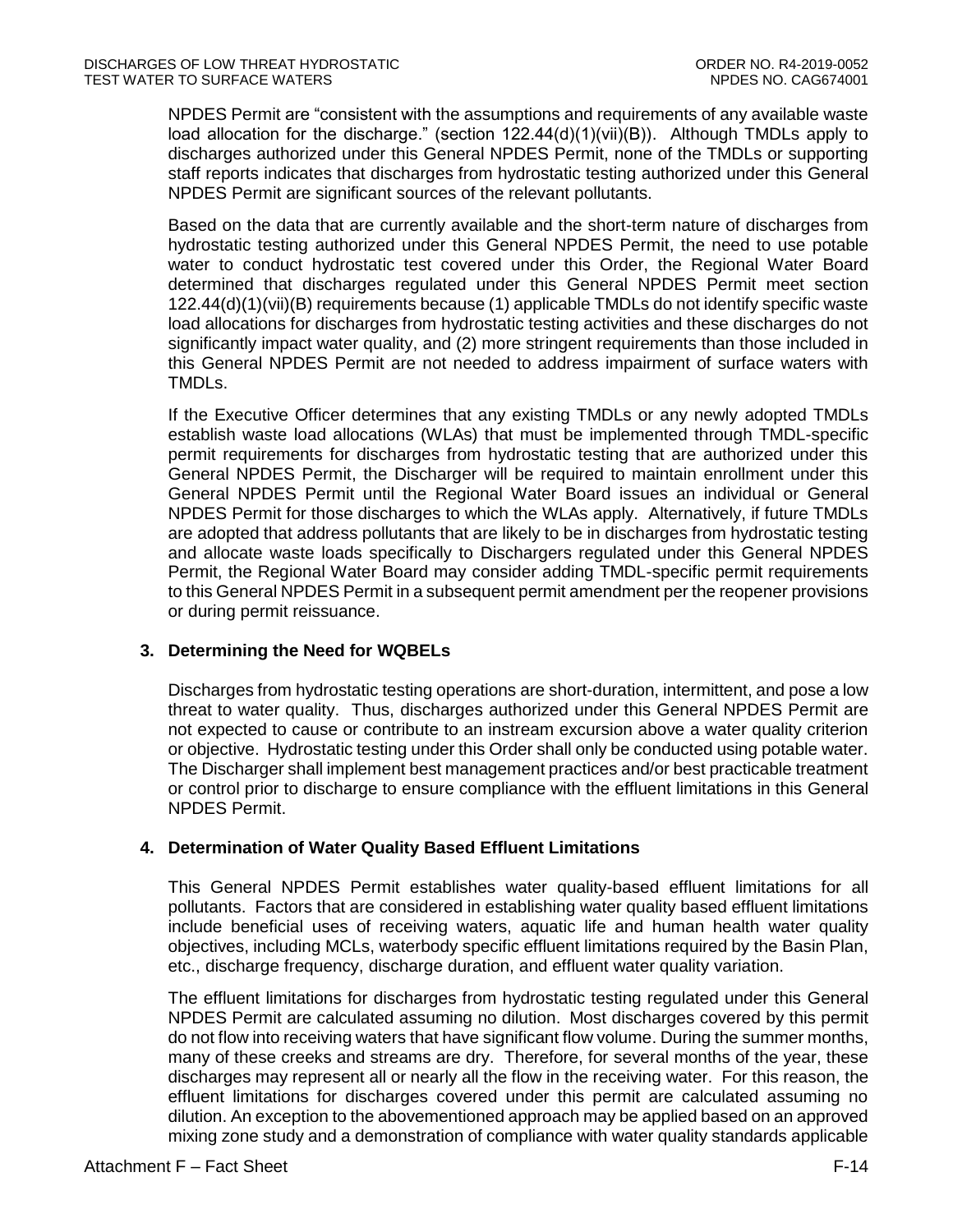to the receiving water as prescribed in the Water Quality Control Plan for the Los Angeles Region (Basin Plan). However, if a Discharger requests that a dilution credit be included in the computation of the effluent limitations, or that a mixing zone be established, an Individual Permit will be required.

# <span id="page-14-0"></span>**5. Whole Effluent Toxicity (WET)**

Whole effluent toxicity (WET) protects the receiving water quality from the aggregate toxic effect of a mixture of pollutants in the effluent. WET tests measure the degree of response of exposed aquatic test organisms to an effluent. The WET approach allows for protection of the narrative "no toxics in toxic amounts" criterion while implementing numeric criteria for toxicity. There are two types of WET tests: acute and chronic. An acute toxicity test is conducted over a short time period and measures mortality. A chronic toxicity test is conducted over a longer period of time and may measure mortality, reproduction, and growth.

The Basin Plan specifies a narrative objective for toxicity, which requires in part that all waters be maintained free of toxic substances in concentrations that are toxic to, or produce other detrimental responses, in aquatic organisms. Detrimental response includes but is not limited to decreased growth rate, decreased reproductive success of resident or indicator species, and/or significant alterations in population, community ecology, or receiving water biota. The acute toxicity objective for discharges dictates that the average survival in undiluted effluent for any three consecutive 96-hour static or continuous flow bioassay tests shall be at least 90 percent, with no single test having less than 70 percent survival.

For the intermittent nature of the discharge, it is not expected to contribute to long-term toxic effects within the receiving water; therefore, the Discharger will not be required to conduct chronic toxicity testing. Intermittent discharges are likely to have short-term effects; therefore, for this category of discharge, the Discharger will be required to comply with acute toxicity effluent limitations in accordance with the Basin Plan and the Order.

# <span id="page-14-2"></span><span id="page-14-1"></span>**D. Final Effluent Limitations**

# **1. Anti-Backsliding Requirements**

Sections 402(o) and 303(d)(4) of the CWA and federal regulations at section 122.44(l) prohibit backsliding in NPDES permits. These anti-backsliding provisions require effluent limitations in a reissued permit to be as stringent as those in the previous permit, with some exceptions where limitations may be relaxed. All effluent limitations in this Order are at least as stringent as and, in some cases are more stringent than, the effluent limitations in the previous Order. Therefore, there is no backsliding.

# <span id="page-14-3"></span>**2. Anti-Degradation Policies**

The State Water Board established California's Anti-Degradation Policy in State Water Board Resolution No. 68-16. Resolution No. 68-16 incorporates the federal Anti-Degradation Policy where the federal policy applies under federal law. Resolution No. 68-16 requires that existing high quality of waters is maintained unless degradation is justified based on specific findings. The Regional Water Board's Basin Plan implements, and incorporates by reference, both the state and federal policies. Compliance with these requirements will result in the best practicable treatment or control of the discharge. This Order holds the Dischargers to stringent water quality standards that are equal to or more stringent than existing limitations in previous permit for pollutants that are likely to be in the effluent, because the water used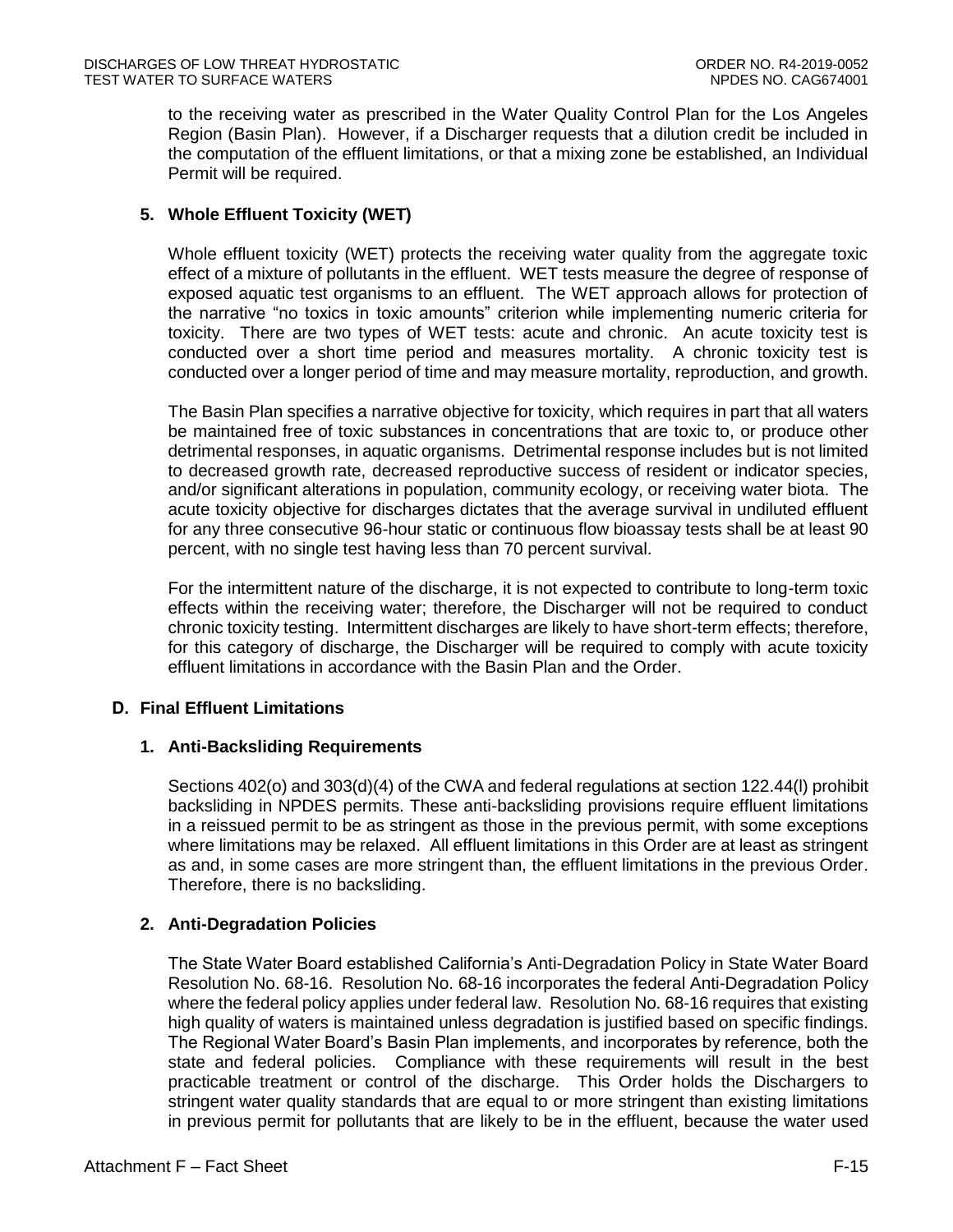for the hydrostatic testing is potable and because the discharges are neither continuous nor lengthy in nature. Compliance with those standards will not cause or contribute to water quality impairment or degradation. Therefore, the permitted discharge under this General NPDES Permit is consistent with the federal Anti-Degradation provision of 40 CFR Section 131.12 and State Water Board Resolution No. 68-16.

### <span id="page-15-0"></span>**3. Stringency of Requirements for Individual Pollutants**

This Order contains both technology-based and water quality-based effluent limitations for individual pollutants. This Order's technology-based pollutant restrictions implement the minimum, applicable federal technology-based requirements. These limitations are not more stringent than required by the CWA.

Water quality-based effluent limitations have been derived to implement water quality objectives that protect beneficial uses. Both the beneficial uses and the water quality objectives have been approved pursuant to federal law and are the applicable federal water quality standards. To the extent that toxic pollutant water quality-based effluent limitations were derived from the CTR, the CTR is the applicable standard pursuant to section 131.38. The procedures for calculating the individual water quality-based effluent limitations for priority pollutants are based on the CTR implemented by the SIP, which was approved by USEPA on May 18, 2000. Most beneficial uses and water quality objectives contained in the Basin Plan were approved under state law and submitted to and approved by USEPA prior to May 30, 2000. Any water quality objectives and beneficial uses submitted to USEPA prior to May 30, 2000, but not approved by USEPA before that date, are nonetheless "applicable water quality standards for purposes of the CWA" pursuant to section 131.21(c)(1). The remaining water quality objectives and beneficial uses implemented by this Order were approved by USEPA and are applicable water quality standards pursuant to section 131.21(c)(2). Collectively, this Order's restrictions on individual pollutants are no more stringent than required to implement the requirements of the CWA.

# <span id="page-15-1"></span>**E. Interim Effluent Limitations (Not Applicable)**

# <span id="page-15-2"></span>**F. Land Discharge Specifications (Not Applicable)**

# <span id="page-15-3"></span>**G. Recycling Specifications (Not Applicable)**

#### <span id="page-15-4"></span>**H. Summaries of Limitations and Rationale**

Summaries of the final effluent limitations, including technology-based discharge limitations and water quality-based discharge limitations, and the rationale for these limitations are shown in the following tables.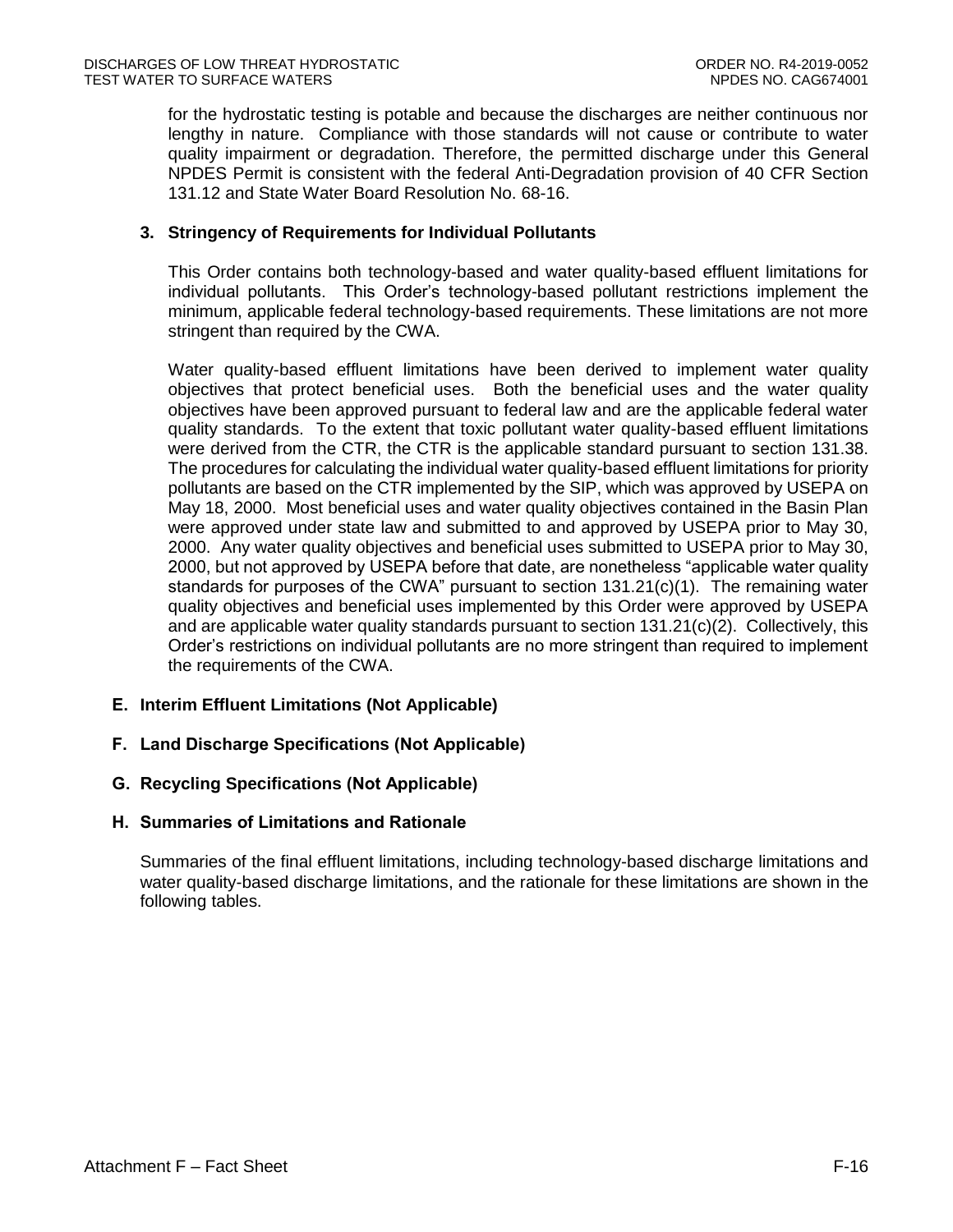<span id="page-16-5"></span>

|                                | <b>Units</b> |                           | <b>Effluent Limitations</b>    | <b>Basis for Limit</b> |
|--------------------------------|--------------|---------------------------|--------------------------------|------------------------|
| <b>Constituent</b>             |              | Average<br><b>Monthly</b> | <b>Maximum</b><br><b>Daily</b> |                        |
| <b>BOD<sub>5</sub> 20°C</b>    | mg/L         | 20                        | 30                             | BPJ (R4-2009-0068)     |
| <b>TSS</b>                     | mg/L         | 50                        | 75                             | Basin Plan             |
| pH                             | pH units     | 6.5 to 8.5                |                                | Basin Plan             |
| Oil and Grease                 | mg/L         | 10                        | 15                             | BPJ (R4-2009-0068)     |
| Turbidity                      | <b>NTU</b>   | 50                        | 75                             | BPJ (R4-2018-0087)     |
| Settleable Solids              | m/L          | 0.1                       | 0.3                            | BPJ (R4-2009-0068)     |
| <b>Total Residual Chlorine</b> | mg/L         | NA                        | 0.1                            | Basin Plan             |
| TPH*                           | $\mu$ g/L    | 100                       | <b>NA</b>                      | BPJ (R4-2018-0087)     |

### **Table F-4.** Effluent Limitations for All Discharges

\*: Total Petroleum Hydrocarbons (TPH) equals the sum of TPH gasoline  $(C_4 - C_{12})$ ,

# <span id="page-16-0"></span>**V. RATIONALE FOR RECEIVING WATER LIMITATIONS**

# <span id="page-16-1"></span>**A. Surface Water**

The Basin Plan contains numeric and narrative water quality objectives applicable to all surface waters within the Los Angeles Region. Water quality objectives include an objective to maintain the high quality of waters pursuant to federal regulations (section 131.12) and State Water Board Resolution No. 68-16. Receiving water limitations in the Order are included to ensure protection of beneficial uses of the receiving water and are based on the water quality objectives contained in the Basin Plan and other statewide water quality control plans, as applicable.

# <span id="page-16-2"></span>**B. Groundwater (Not Applicable)**

# <span id="page-16-3"></span>**VI. RATIONALE FOR PROVISIONS**

# <span id="page-16-4"></span>**A. Standard Provisions**

Standard Provisions, which apply to all NPDES permits in accordance with section 122.41, and additional conditions applicable to specified categories of permits in accordance with section 122.42, are provided in Attachment D. The Discharger must comply with all standard provisions and with those additional conditions that are applicable under section 122.42.

Section 122.41(a)(1) and (b) through (n) establish conditions that apply to all State-issued NPDES permits. These conditions must be incorporated into the permits either expressly or by reference. If incorporated by reference, a specific citation to the regulations must be included in the Order. Section 123.25(a)(12) allows the state to omit or modify conditions to impose more stringent requirements. In accordance with section 123.25, this Order omits federal conditions that address enforcement authority specified in sections  $122.41(j)(5)$  and  $(k)(2)$  because the enforcement authority under the Water Code is more stringent. In lieu of these conditions, this Order incorporates by reference Water Code section 13387(e).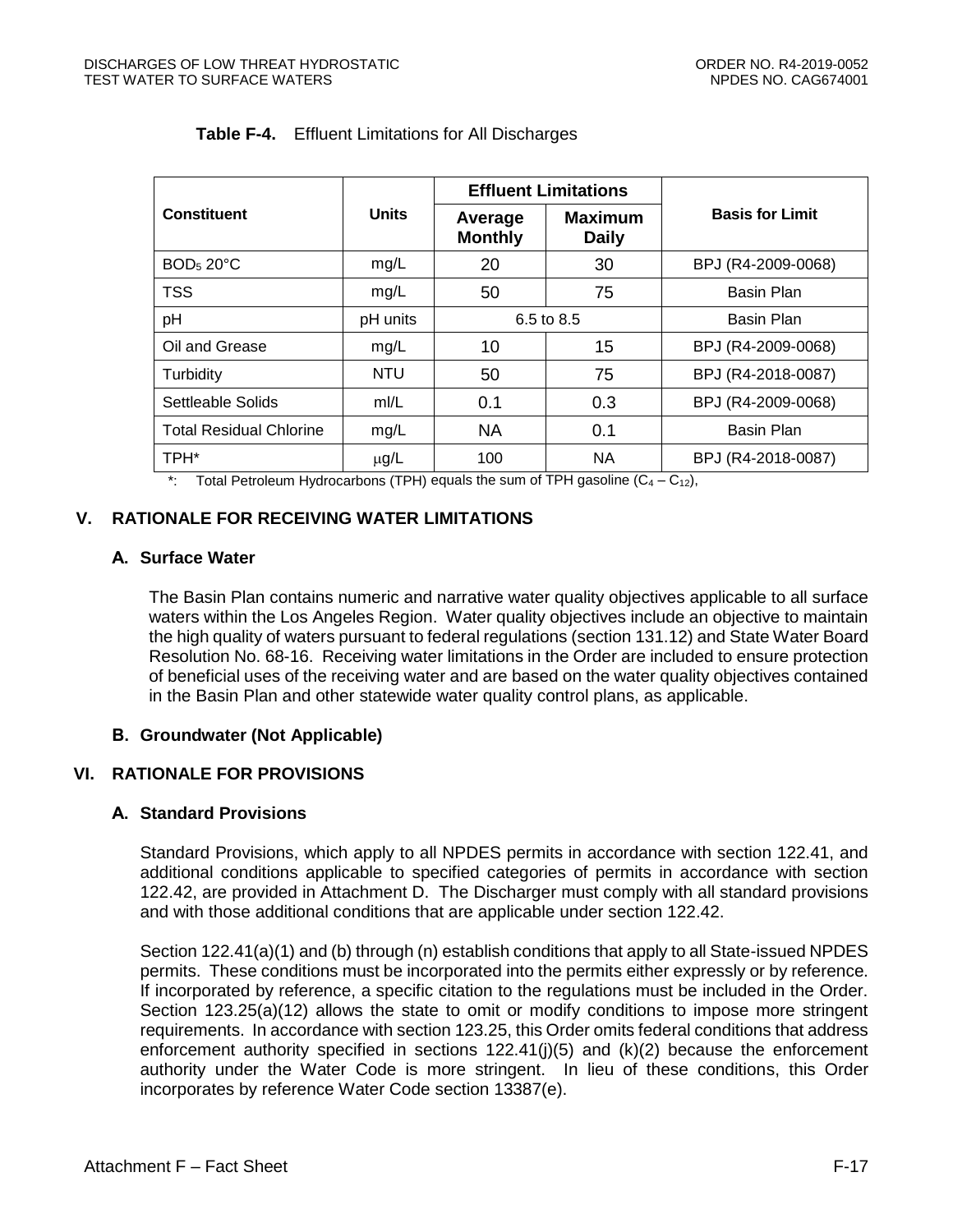# <span id="page-17-1"></span><span id="page-17-0"></span>**B. Special Provisions**

# **1. Reopener Provisions**

These provisions are based on 40 CFR Part 122 and the previous Order (Order No. R4- 2009-0068). The Regional Water Board may reopen the permit to modify permit conditions and requirements.

Pursuant to sections 122.62 and 122.63, this Order may be modified, revoked and reissued, or terminated for cause. Reasons for modification may include new information on the impact of discharges regulated under this Order become available, promulgation of new effluent standards and/or regulations, adoption of new policies and/or water quality objectives, and/or new judicial decisions affecting requirements of this Order. In addition, if receiving water quality is threatened due to discharges covered under this General NPDES Permit, this General NPDES Permit will be reopened to incorporate more stringent effluent limitations for the constituents creating the threat. If future TMDLs are adopted that address pollutants that are likely to be in discharges from hydrostatic testing and allocate waste loads specifically to Dischargers regulated under this General NPDES Permit, the Regional Water Board may consider adding TMDL-specific permit requirements to this General NPDES Permit in a subsequent permit amendment or reissuance.

# <span id="page-17-2"></span>**2. Special Studies and Additional Monitoring Requirements (Not Applicable)**

#### <span id="page-17-3"></span>**3. Best Management Practices and Pollution Prevention**

All Dischargers are required to implement Best Management Practices and Pollution Prevention Plans to minimize pollutant concentrations in the discharge as necessary.

# <span id="page-17-4"></span>**4. Construction, Operation, and Maintenance Specifications (Not Applicable)**

- <span id="page-17-5"></span>**5. Special Provisions for Municipal Facilities (POTWs Only) (Not Applicable)**
- <span id="page-17-6"></span>**6. Other Special Provisions (Not Applicable))**
- **7. Compliance Schedules (Not Applicable)**

# <span id="page-17-8"></span><span id="page-17-7"></span>**VII. RATIONALE FOR MONITORING AND REPORTING REQUIREMENTS**

Section 122.48 of 40 CFR requires all NPDES permits to specify recording and reporting of monitoring results. Sections 13267 and 13383 of the CWC authorize the water boards to require technical and monitoring reports. The MRP (Attachment E) of this Order, establishes monitoring and reporting requirements to implement federal and State requirements. The following provides the rationale for the monitoring and reporting requirements contained in the MRP for this Order.

#### <span id="page-17-9"></span>**A. Influent Monitoring (Not Applicable)**

#### <span id="page-17-10"></span>**B. Effluent Monitoring**

Monitoring for pollutants expected to be present in the discharge will be required as established in the sample MRP (Attachment G). To demonstrate compliance with effluent limitations established in this Order, the Order carries over the existing monitoring requirements for all parameters. Monitoring will be required as appropriate to ensure compliance with final effluent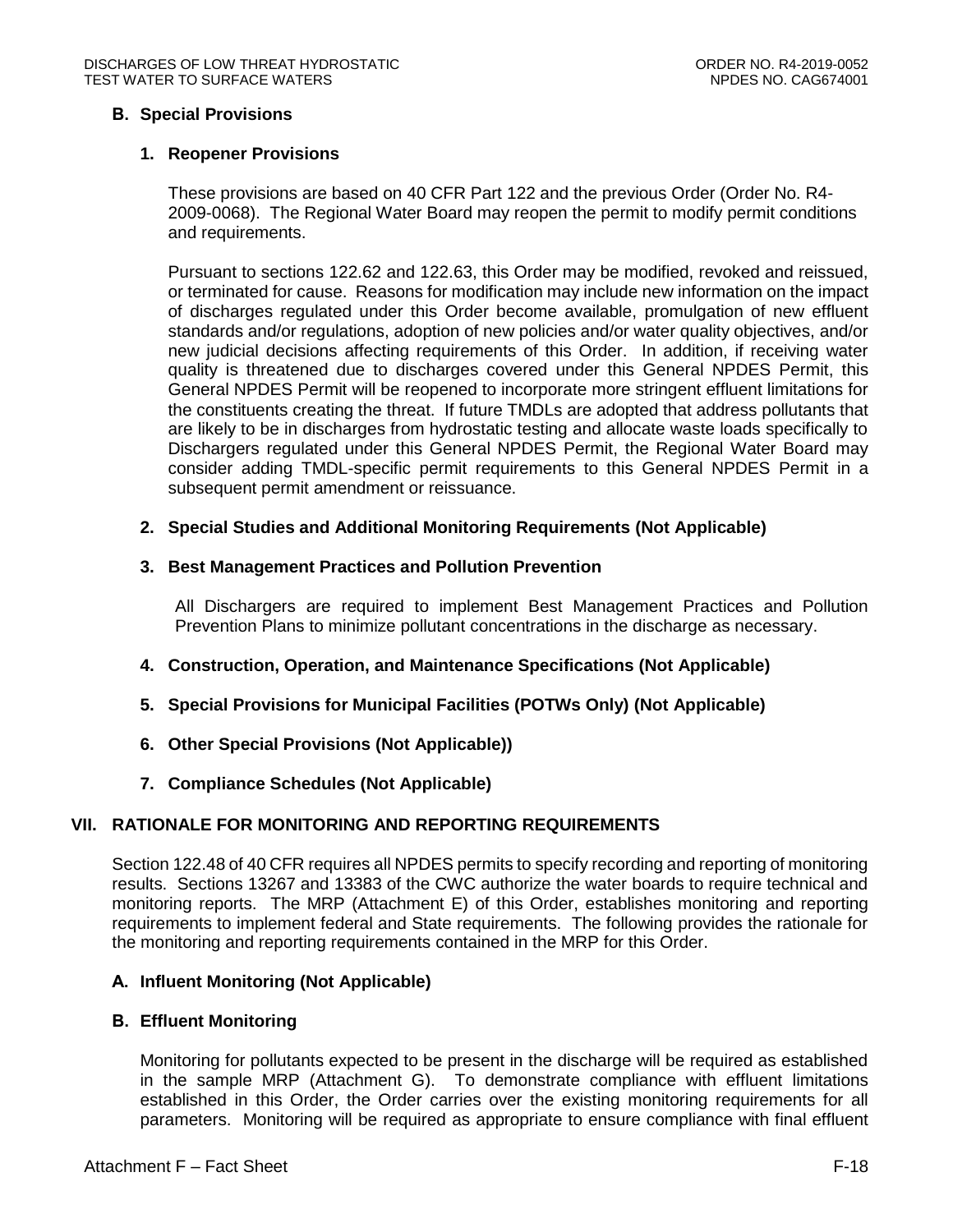limitations. Acute toxicity monitoring is also carried over and is required annually, at a minimum.

#### <span id="page-18-0"></span>**C. Whole Effluent Toxicity Testing Requirements**

WET protects the receiving water quality from the aggregate toxic effect of a mixture of pollutants in the effluent. An acute toxicity test is conducted over a short time period and measures mortality. A chronic toxicity test is conducted over a longer period of time and may measure mortality, reproduction and growth.

The Order includes limitations for acute toxicity, and therefore, monitoring requirements are included in the MRP (Attachment E) to determine compliance with the effluent limitations established in Limitations and Discharge Requirements, Effluent Limitations, of this Order.

The Regional Water Board has determined that discharges will not contribute to long-term toxic effects within the receiving water. Therefore, the Discharger will not be required to conduct chronic toxicity testing.

#### <span id="page-18-1"></span>**D. Receiving Water Monitoring (Not Applicable)**

#### <span id="page-18-2"></span>**E. Other Monitoring Requirements (Not Applicable)**

#### <span id="page-18-3"></span>**VIII. PUBLIC PARTICIPATION**

The Regional Water Board has considered the issuance of WDRs that will serve as a General NPDES Permit for Discharges of Low Threat Hydrostatic Testing Water to Surface Waters in the Coastal Watersheds of Los Angeles and Ventura Counties. As a step in the WDR adoption process, the Regional Water Board has developed tentative WDRs. The Regional Water Board encourages public participation in the WDR adoption process.

#### <span id="page-18-4"></span>**A. Notification of Interested Parties**

The Regional Water Board has notified the Dischargers and interested agencies and persons of its intent to prescribe WDRs for the category of discharges and has provided them with an opportunity to submit their written comments and recommendations. Notification was provided in the Los Angeles Times and Ventura County Star.

#### <span id="page-18-5"></span>**B. Written Comments**

Interested persons are invited to submit written comments concerning these tentative WDRs. Comments must be submitted either in person, by mail or by email to the Regional Water Board at the address above on the cover page of this Order. Comments should be addressed to the attention of Mr. Augustine Anijielo, Unit Chief, General Permitting.

To be fully responded to and considered by the Regional Water Board, written comments should be received at the Regional Water Board offices by 5:00 p.m. on April 19, 2019.

#### <span id="page-18-6"></span>**C. Public Hearing**

The Regional Water Board will hold a public hearing on the tentative WDRs during its regular Board meeting on the following date and time and at the following location: